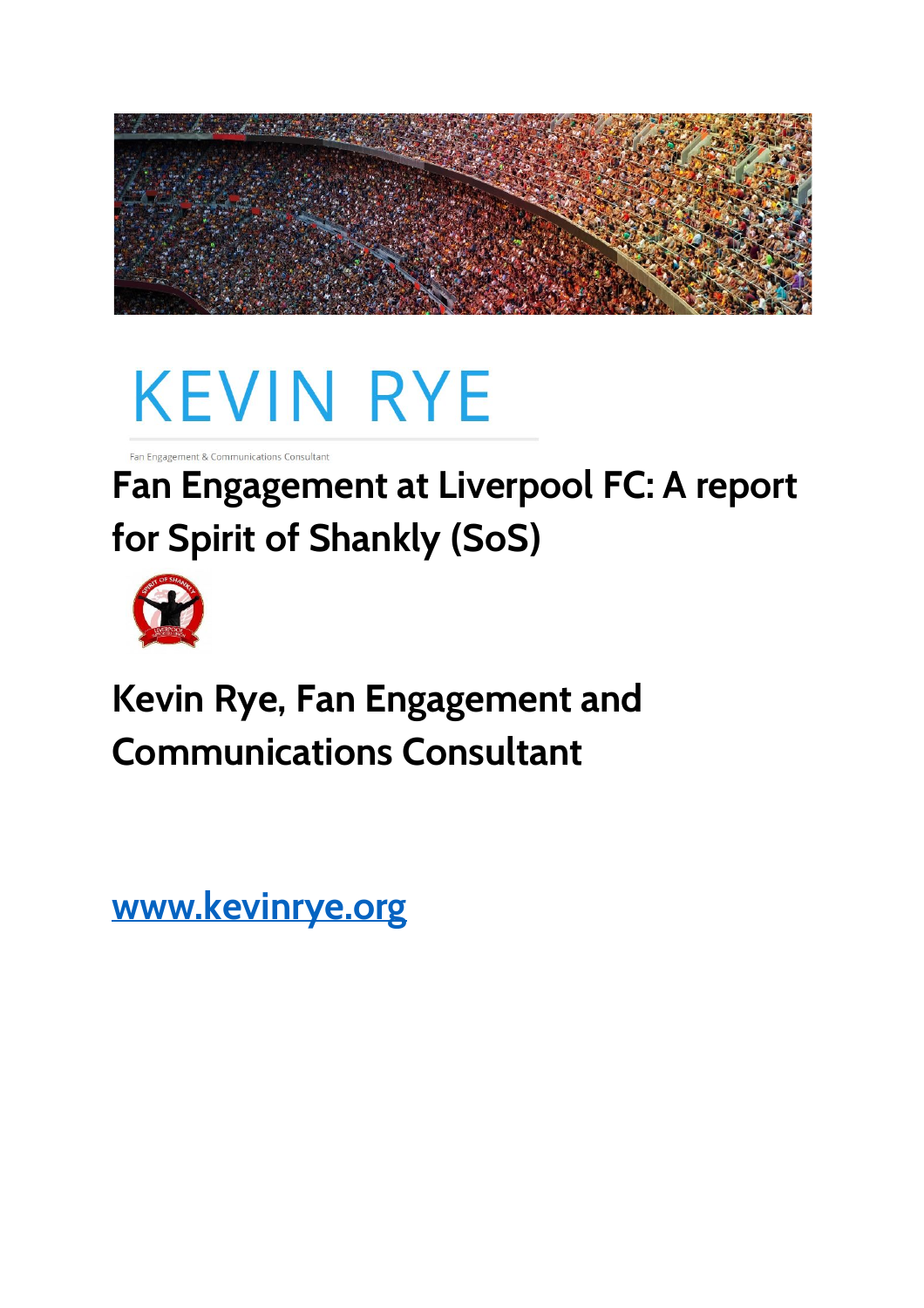# Introduction – about my approach

Having worked extensively for the experts in modern fan activism and engagement, Supporters Direct (and helping establish its later offshoot SD Europe) over a number of years, part of my expertise lies in being able to recognise and understand the difference between 'cultural' and 'structural' communications problems within and between clubs, supporters' organisations, and the authorities (broadly, The FA, Premier League and Football League/EFL and other leagues). My insights and distinctive approach to this area have been recognised by being invited to become a Fellow of the RSA.

As you would expect, as my own position on the issues are informed by my experience, I do not come from a 'neutral' perspective on the issues of communication and engagement with fans.

The evidence in research, recommendations generated from parliamentary hearings, other investigations by the authorities and government committees, and in reams of reports and writings about the subject by journalists and bloggers is that fans and their legitimate representatives must have a far more fundamental position in a football club. Any number of writers have written about what happens when they don't. Rebranded, by journalist Scott Johnson, who wrote about the Cardiff City 'rebranding'; and David Conn's Searching for the Soul of Football are two must reads that demonstrate what happens when they're not.

As a member and Diploma student of the Chartered Institute for Public Relations (CIPR), I also recognise the issues from the perspective of those trying to manage communications, especially at a corporate level, more broadly. Effective and appropriate communication and engagement with any audience/public or stakeholder is not always straightforward. Football does indeed have a mixture of cultural issues and problems that communications professionals in many other areas of commerce, industry – even others sports – don't have to deal with, and it should be recognised that it isn't an easy challenge.

However, football has proved itself somewhat stubborn, and I believe has a lot to learn when it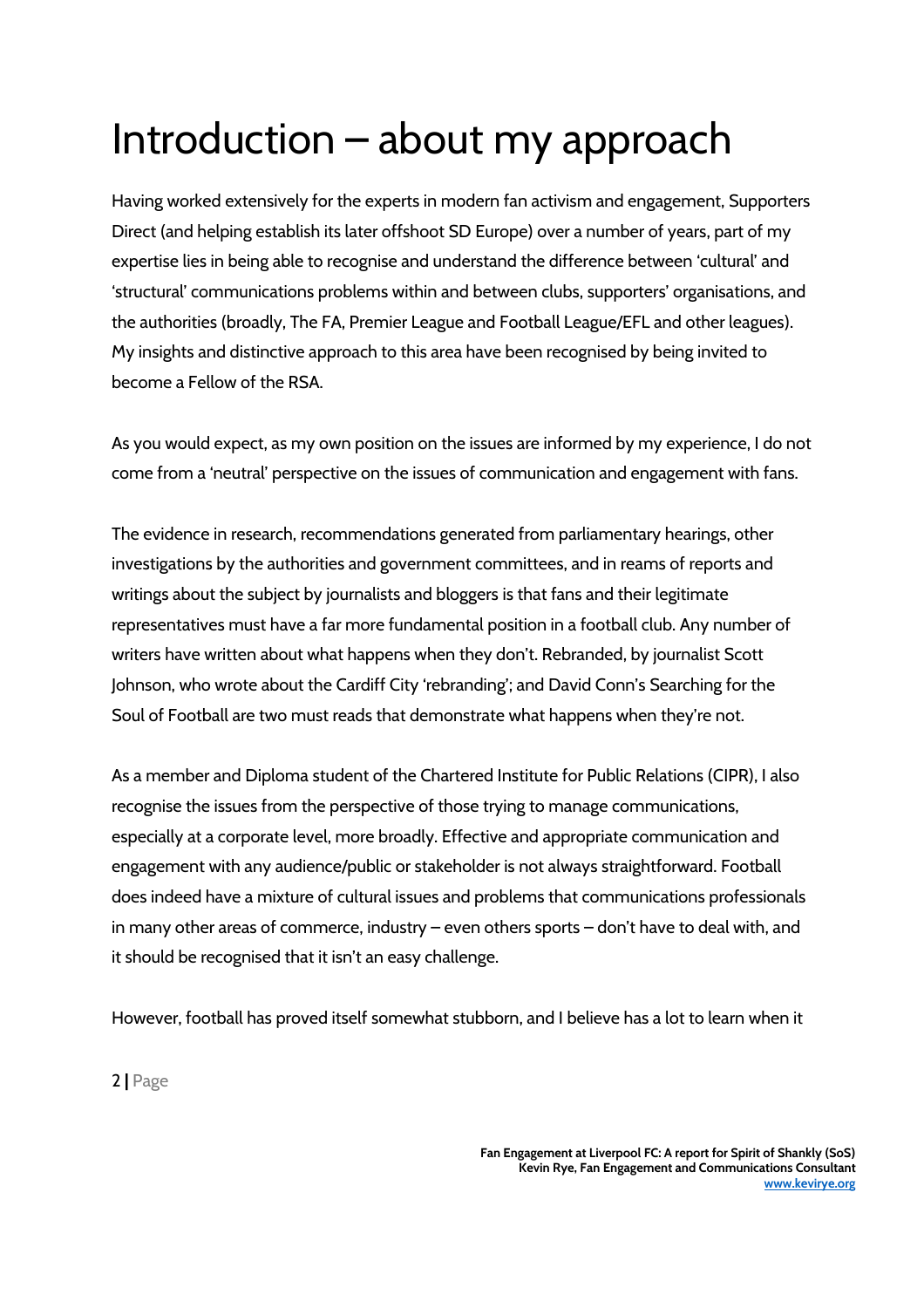comes to dealing with fans as one of their 'primary stakeholders' or 'publics'. As a game in general I have found that it tends to be fearful of being honest, and acts as though fans are only interested in the money, the latest transfers, how much a shirt costs, or whether there are enough programmes or pies. Ironically, given their sometimes controversial and destructive relationship, the property development sector is one such industry that could teach football a lot about 'stakeholder management'.

Football clubs are not secret societies. They cannot just pretend to be private companies, about which owners disclose only what they choose to. This is particularly true in an age where information is so openly and freely available. The truth is that football clubs are still more like corner shops than conglomerates, and without the patronage of supporters, and the foundation of their communities, would at best be mere entertainment venues with a brand and a strapline. Or they would scarce exist at all.

If those running clubs want to operate in such a captive 'market' as football, the trade-off has to be that they respect and understand the relationship between the club and fans, and do their best to foster strong relationships on the basis of mutual understanding and respect that is demonstrated in their actions, and is not just words.

However, it is also equally important to note that for this sort of change to happen, those running clubs – and the wider game if change is to embed itself more permanently – also need to be congratulated for choosing candour and honesty where they choose this more difficult path.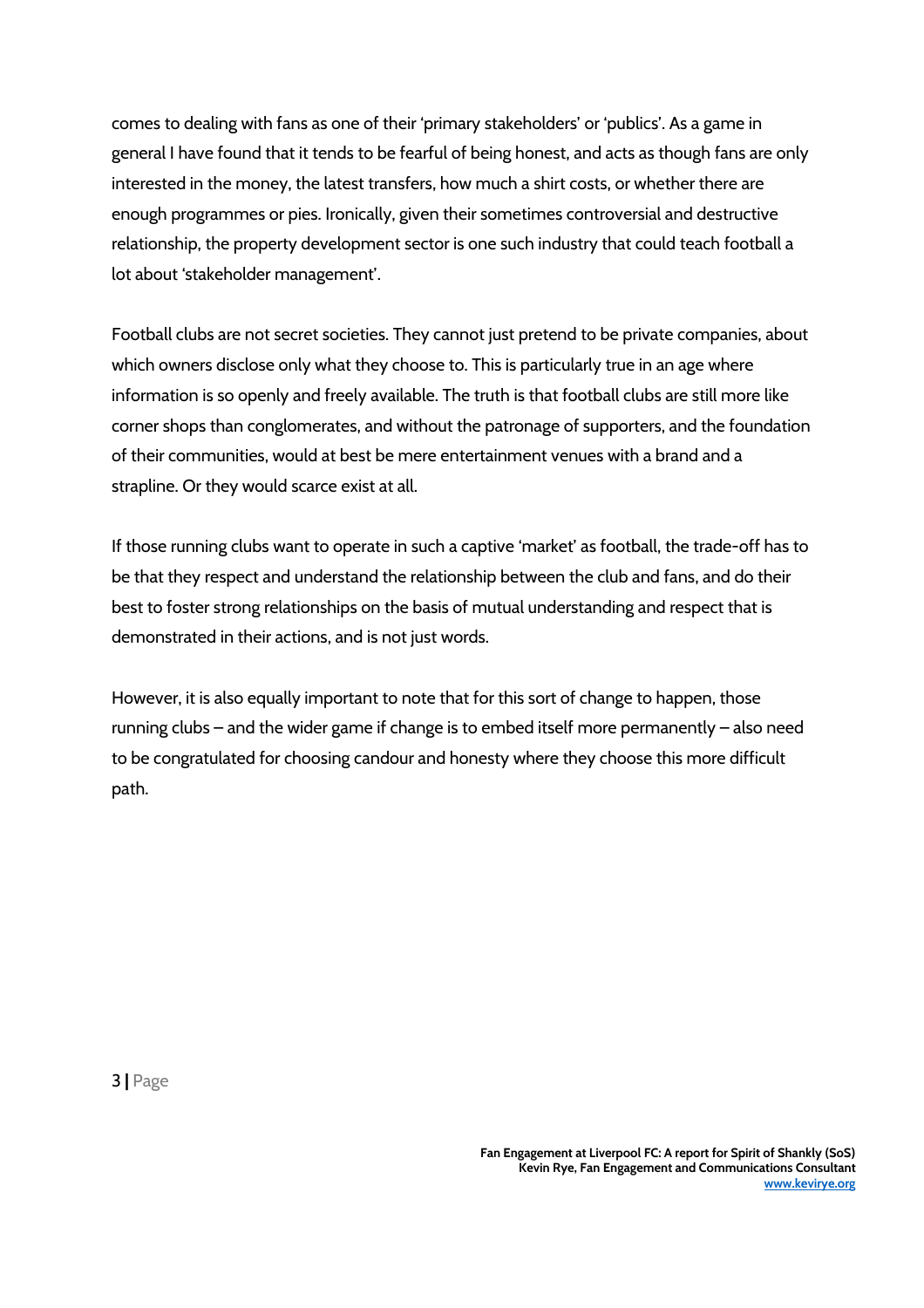# About this report

In the latter part of 2016, Populus, the 'research and insight' agency, was commissioned to carry out a review of 'supporters' interaction' (a term equivalent to 'fan engagement' or 'supporter engagement') at Liverpool FC (LFC) on behalf of the club. It is to the credit of the club that they are openly prepared to examine practices and culture in an area such as this, particularly using external expertise. That should be acknowledged and commended. More clubs should consider similar exercises.

As a result of this review being commissioned, I was asked by supporters' organisation Spirit of Shankly (SoS) to look at this issue for them in parallel, though admittedly not with the range or resources of Populus or LFC. It must also be pointed out that I am not privy to the terms of reference of the study, and so it is not this report's job to critique the work of Populus. None of what is included here is intended to be so.

In November last year, I produced an initial note that helped to guide the discussion about this issue amongst supporters of the club. The second part of my work is this longer report, based on a series of interviews and discussions. I have spoken with former Chair of the Liverpool FC Supporters Committee (LFCSC), Bob Humphries; current LFCSC Chair Graham Smith (also on the SoS committee); Anna Burgess, who sits on both LFCSC and SoS committees; a gathering comprising xxxxxxxxx from the LFSC committee, xxxxxxx, Jay McKenna, xxxxxxxxx & xxxxxxxx from the SoS committee, and xxxxxxx from supporters' group Spion Kop 1906. I also spoke at length with Neil Atkinson and Gareth Roberts from the Anfield Wrap, the popular radio show, podcast and blog. Everyone I spoke to did so with great honesty, often great positivity, and with a clear desire to see things change for the better for everyones' sakes, not just their own particular area of interest. I would like to thank all of these people for sparing their time to talk with me and answer my questions.

I have also carried out desk research, including reading through minutes and papers from all LFSC meetings since its foundation in 2011, and additional reports, stories, and information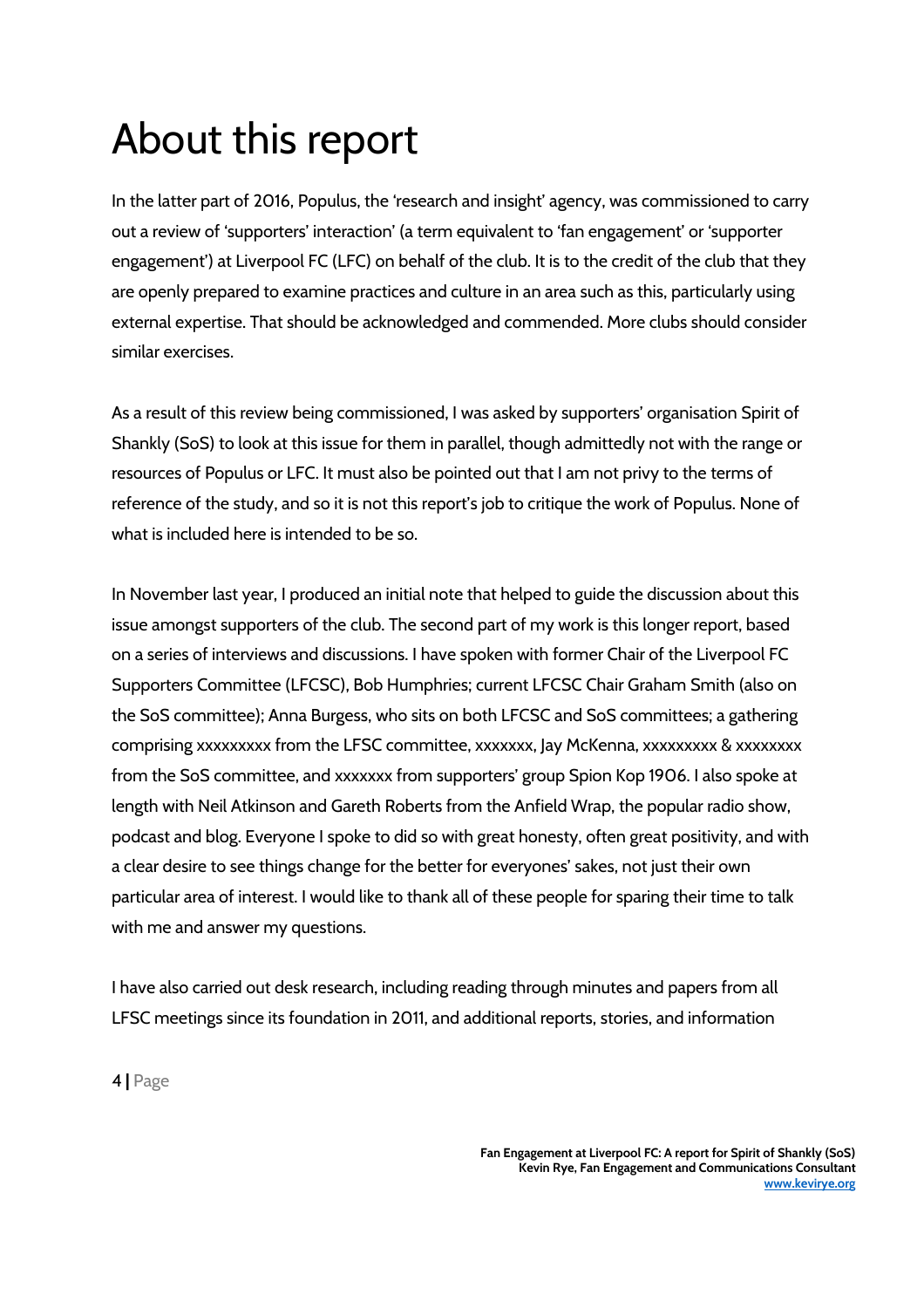reporting on the LFCSC. I have referenced in my bibliography.

The reasons for focusing on a 'Qualitative' or interview format with the individuals I have are twofold: the first is that there is always a relatively small section of supporters who 'engage' regularly with the club at all levels – particularly senior official or owners, and they do so on a regular basis. In my experience, I have always found this route to be a very good indicator of the issues at any club, as they have a great deal of expertise in what the club does, as well as why and how it does it.

It was also a matter of getting good value for the limited resources available from a member subscribed supporters' trust, as SoS is. I could have attempted a survey of, for example, SoS members, but I judged that would have given me far less, and would have seriously hampered my ability to be able to provide the depth of understanding that I have gained from my conversations with those I have spoken.

The report will explain how the LFCSC came about – particularly what the issues were that might have affected the decisions behind it; what the initial – and later – structure was; how the issues raised by the LFCSC with LFC were dealt with on a regular basis; and finally a section on the solutions. My recommendations are divided into three sections to deal with the specific areas, for reasons that will become clear.

 *NB: Throughout this report, the terms 'fans' and 'supporters' are used interchangeably, having equivalent meaning.*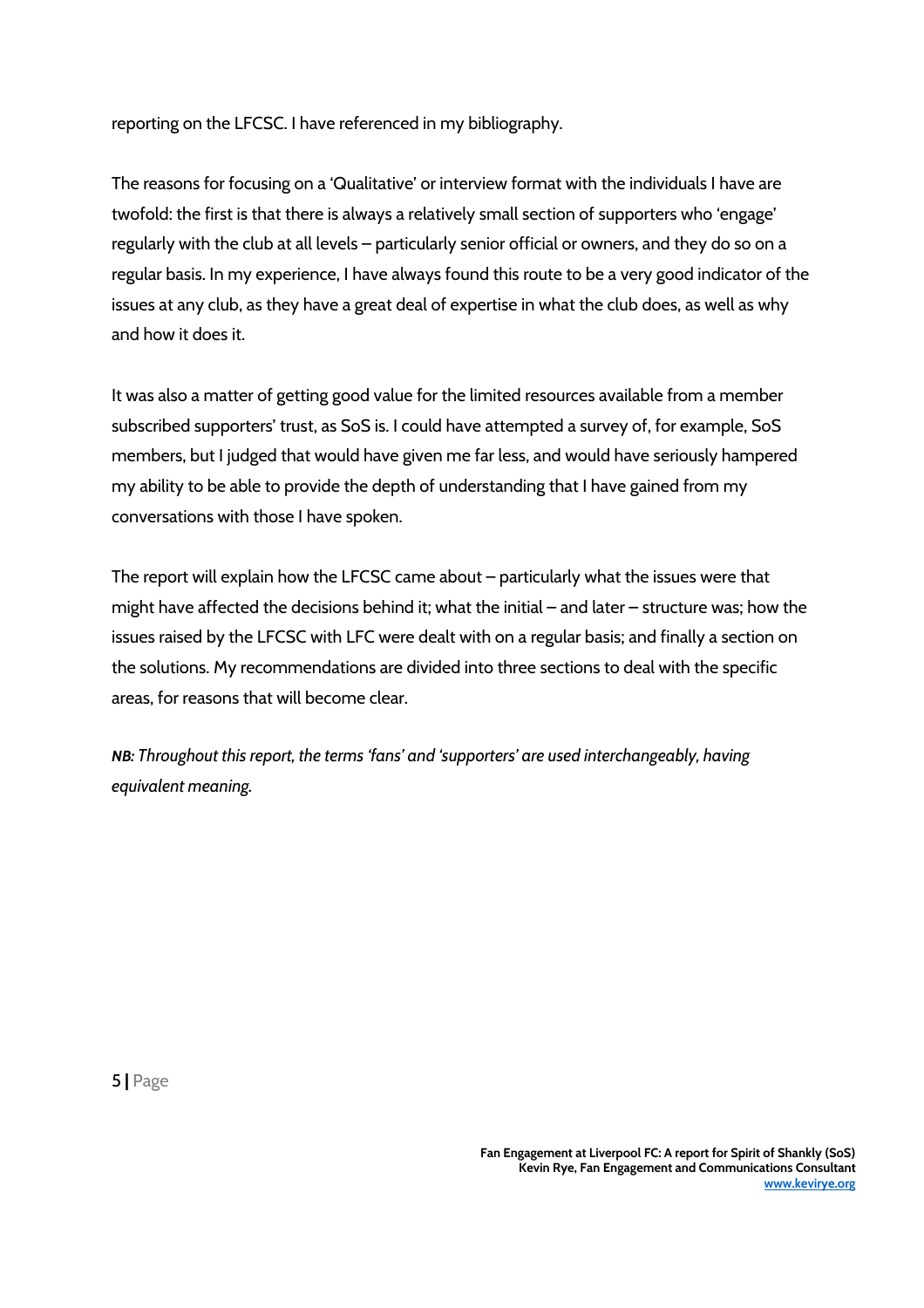### Section 1: Background

The first part of this report is intended to act as an explainer, to help to set the scene, and explain some key terms.

#### **Fan/supporter engagement – an introduction**

- 1. 'Fan engagement' is used to describe any number of activities that a club undertakes in this area. It started off more as a term describing the development of customer services for supporters; much more about the fan as a 'consumer'. This view still persists in many quarters, and I believe it hinders the development of far a more appropriate relationship between fans and clubs in particular.
- 2. Although having no settled or agreed definition of 'fan engagement' in football is a problem, there is a recent development in the form of the Government Expert Working Group on Supporter Ownership and Engagement (which included Supporters Direct, alongside the football authorities and other supporters' trusts and the Football Supporters Federation), and I have settled on the definition they agreed upon: *'Supporter engagement...means dialogue between a football club and its fans, ensuring that the views of the fans - the lifeblood of any football club - are listened to, and acted upon'.*
- 3. Engagement in this context is less about the actual method of engagement (forums, Q&A sessions, online engagement), and more about the *culture* of engagement: the language used, the willingness to be open to dialogue, discussion and change, and how evident it is through these that the concerns and views of supporters are taken seriously, and acted upon.
- 4. It is also important that 'customer service' is not simply ignored: Having a hot pie and a seat that is comfortable is important, and there have been great strides by clubs in this area over recent years. However, the key is that this is not what defines the view of a fan towards their club, and that should not be the basis on which a club relates to its fans.
- 5. Football is a passionate game. In England specifically, it evokes that passion in a way that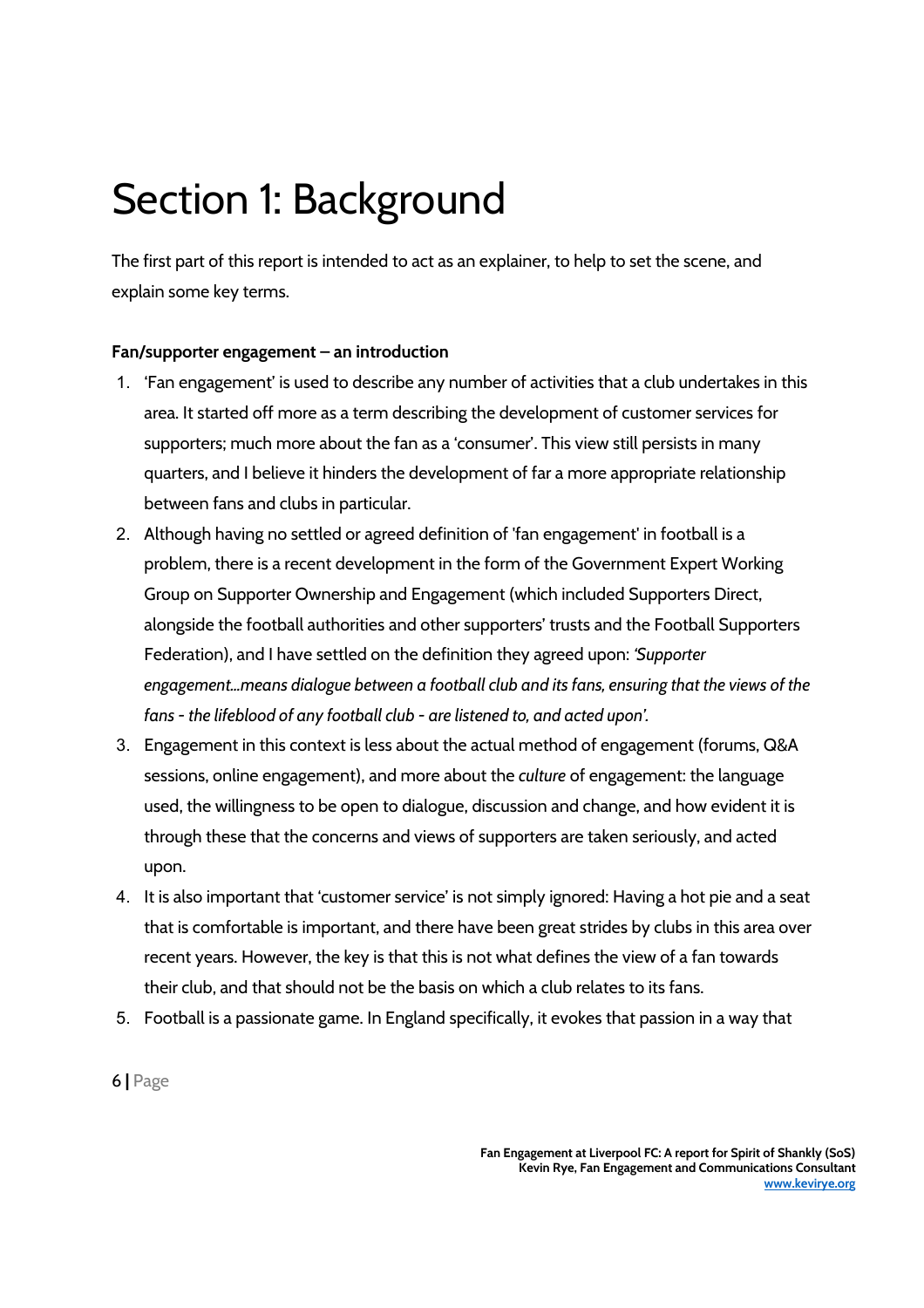few other areas of public life do. It goes without saying Liverpool FC and its supporters are one of those clubs synonymous with that passion, and the commitment from those fans is known across the game.

- 6. That commitment and passion to Liverpool Football Club was evidenced most starkly in February 2016, when estimates exceeding 10000 of its paying supporters (nearly 25% of those present) did something almost unheard of in English football at any level before or since: they walked out of a game early as a protest over ticket pricing and distribution. The 'Walk Out on 77' (#walkouton77) was the culmination of a frustration that had built up over a long period of time.
- 7. When mass protest such as this occurs, it indicates clearly that questions need to be asked as to what caused it, and particularly how aciton like it can be avoided in the future by proactively working with supporters to ensure that such a path is not considered necessary again.
- 8. It is vital for the owners, directors and officials of football clubs to genuinely understand that the passion and commitment that makes protest possible is something that is always more productive when it is understood and harnessed positively. When supporters feel that their view isn't respected, listened to and, where justified and necessary, acted upon (such as on ticket prices), or they feel that the process in which they are engaged is not being taken seriously enough, negative outcomes will almost certainly result. These often manifest themselves as:
	- frustration (which could be expressed in the general atmosphere at matches, around the club, and in the various places and ways that supporters communicate, including online);
	- cynicism (a belief that owners, directors and officials are simply seeking to look as though they're engaging - 'box ticking');
	- disengagement (declining to cooperate in the established process), and;
	- action (anything from media briefing to political process, or 'direct action', e.g. mass protest or boycotts)

#### **'Fan culture' has moved on. Football administration hasn't**

1. The emergence in the 1990s of football 'supporters' trusts', the first such established by the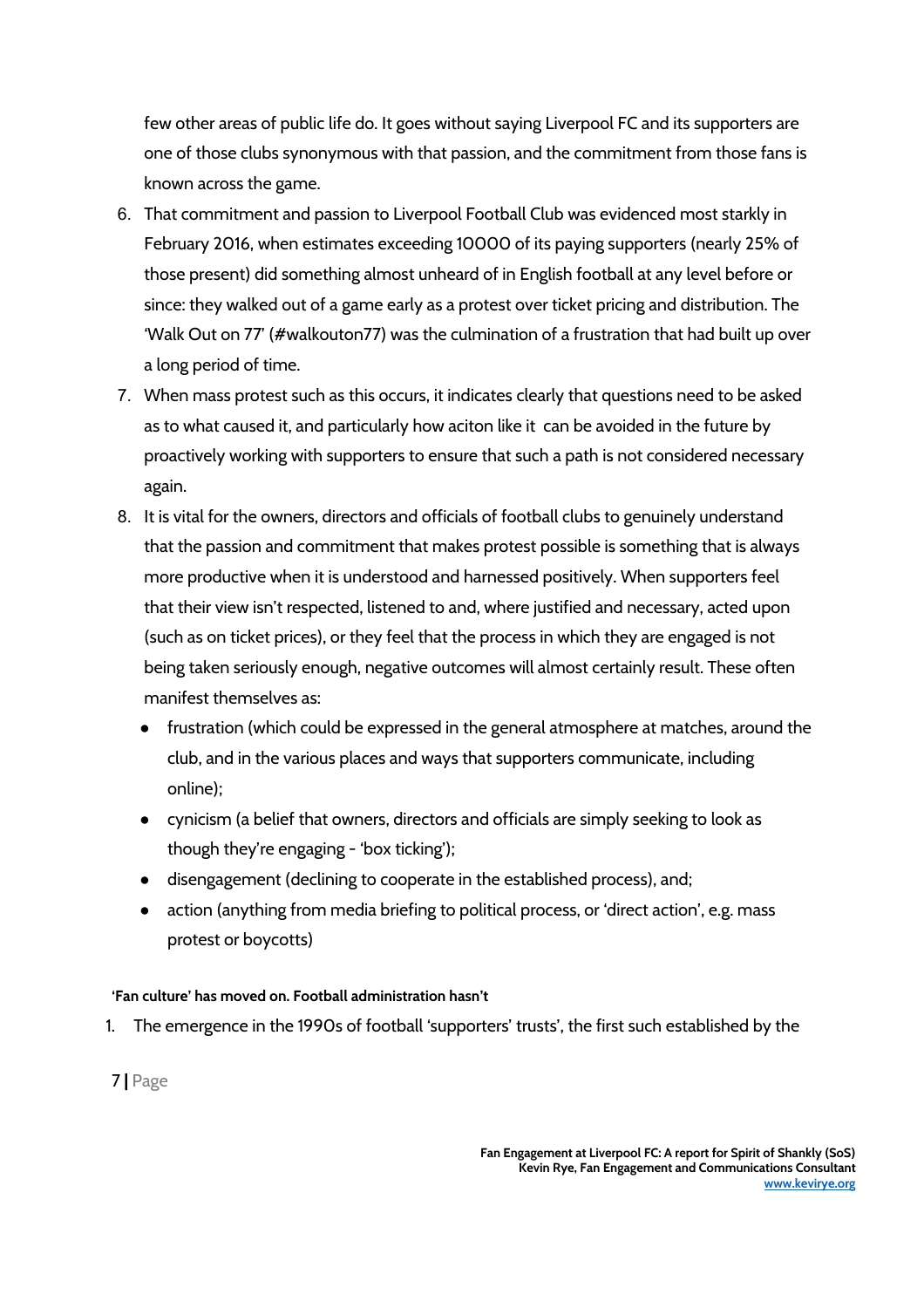undoubted visionary Brian Lomax at Northampton Town FC, provided an alternative view of the place of fans, forcing football to change many of its assumptions about them and their place at clubs, and in the wider game. The game I believe owes a huge debt of gratitude to the very much missed Brian Lomax MBE for his vision.

- 2. However positive this development, we should be in no doubt that supporters' trusts emerged because of a chatastrophic and lamentable failure by football as a whole, including owners, officials and regulators, to treat clubs with the respect they deserved: Aldershot, Maidstone, Charlton, Brighton, Wimbledon, are a mere five of the examples of this failure. The failure to respect the role of supporters was in some senses a mere extension of this.
- 3. Supporters began to describe themselves (and to be described) as having a form of 'moral ownership' over their clubs (often referred to in terms like being the 'lifeblood' of the club or game); or as a 'stakeholder', sometimes 'partner'. This was an important shift in the culture, and meant that moving to a more formalised relationship was in many respects far less of a radical change.
- 4. Supporters' trusts exist to seek a more formal relationship with their club, and it is now quite common to find them having quite formalised relationships with their clubs. This can range from regular meetings with the board. In some cases, this relationship is underpinned through written agreement, or some form of 'equity' or similar part-ownership of the club. In a number of cases, supporters' trusts have actually become a legal part or full owner of 'their' football club.
- 5. However, football is still a very 'conservative' game, and reluctant to embrace radical change. In my experience, amongst the upper levels of management and ownership of too many clubs, criticism, challenge or scrutiny – or all three, however constructively put – can often be taken defensively, and new ideas find it all too often difficult to take hold.
- 6. 'Ground' is often conceded reluctantly by clubs, and relationships very often managed either as a marketing/commercial/customer service issue, or as a communications professional might practice 'crisis' or 'issues' management: in a very 'political' fashion. The alternative is to view the club as something having various audiences/publics or 'stakeholders', where 'dialogue' in the truest sense happens (understanding - and sometimes, though not always, changing - each other) is used, and lessons can be learned and shared.
- 7. Although not the focus of this report, The FA's governance structure is not currently fit for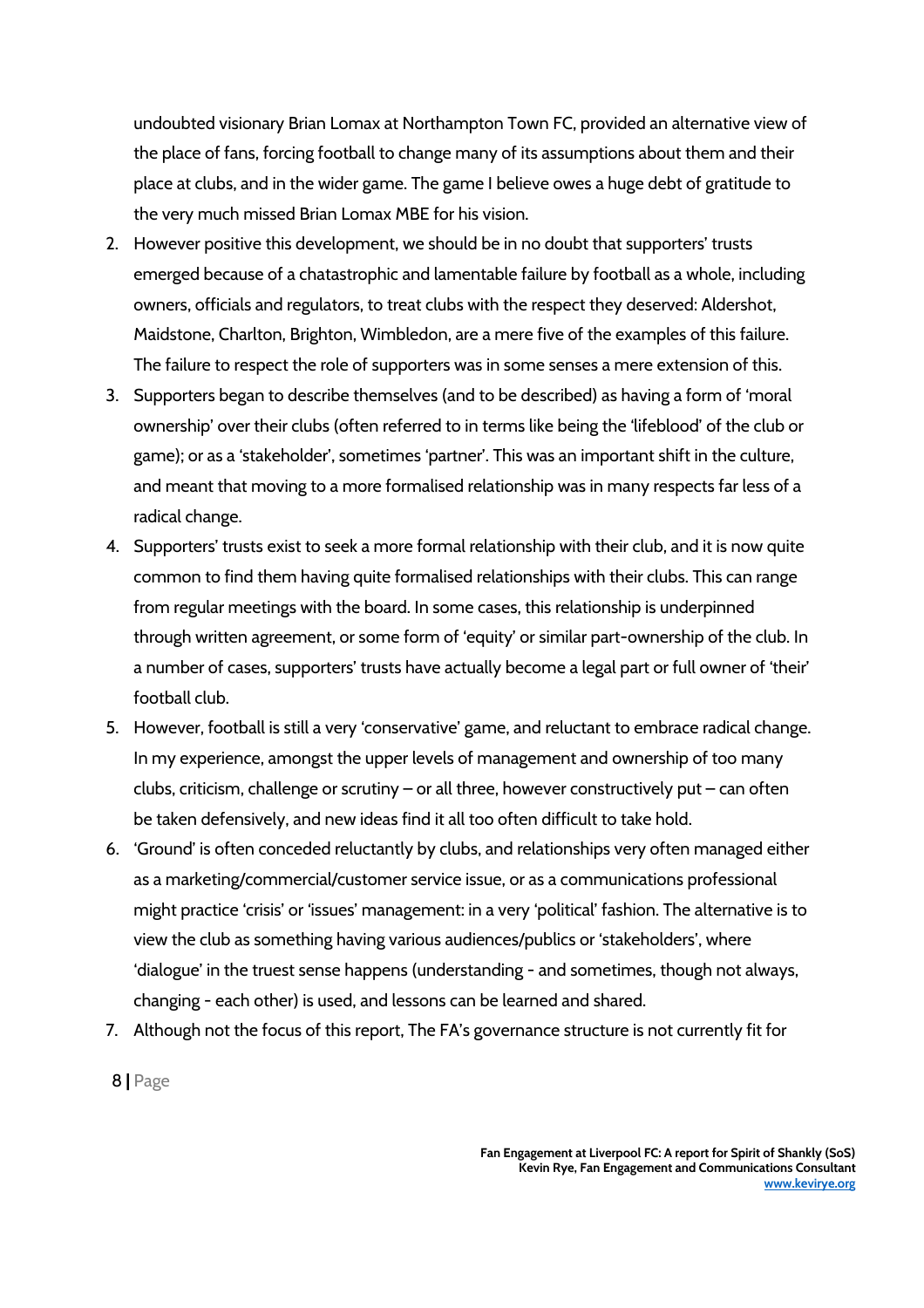purpose to ensure this change in dynamic is embedded across football, and that the structure changes in tandem across the game. Specifically, it does not represent the interests of supporters formally as a stakeholder, alongside players and officials for example, within its rules. I do not believe that the professional game in particular (The Premier League and EFL) should be primarily responsible for this area, because their primary purpose is to organise competitions for their clubs, a fact that gets forgotten all too often.

- 8. Because of this mix of culture, complacency and failure to change and adapt to the new fan 'culture' and expectations, this leaves them poorly prepared for supporters as 'stakeholders', even more so as activists, who are concerned with more than just whether-or-not their seat at a match is pleasant to sit in, whether the queues in the club shop are too long, or whether their fizzy drink isn't flat.
- 9. Part of this comes through the simple 'not knowing' on the part of owners, directors and senior officials, of how to address a long-term fault in the game: I believe the willingness is often there, but in a market full of 'expertise' in 'fan engagement' that positions itself in the sphere of sales and marketing, the right advice and is all too often not. In some unfortunate cases, there are even some who fear what might eventuate if supporters start to think they can directly influence and change the direction of the club.
- 10. A major factor in all of this is what some term the 'brand loyalty' of supporters. (Not being a term I personally use). It is always difficult to find a comparable example of the loyalty of football fans, as it often makes no sense: the vast majority do not simply move clubs as one would a supermarket as the result of poor service or high prices. There are much lower limits to loyalty in almost every 'economic' relationship we have, and those limits can be tested, and relationships broken. However in football, it is difficult to test that relationship to breaking point - though some examples all too sadly exist today. It is the extraordinary limits to this breaking point that perhaps sometimes makes football clubs less inclined to work hard on the relationship: if you know that someone will keep coming back, it is much easier to end up doing less to make sure they return. However, I believe that the converse is also demonstrably true: that if you make fans feel as though they matter - and this does not simply mean good marketing or CRM - that they will reward you with loyalty, and that you also can benefit economically. Even if there is no significant uplift financially, why have a poor relationship through a lack of thought or consideration? It is vitally important, always,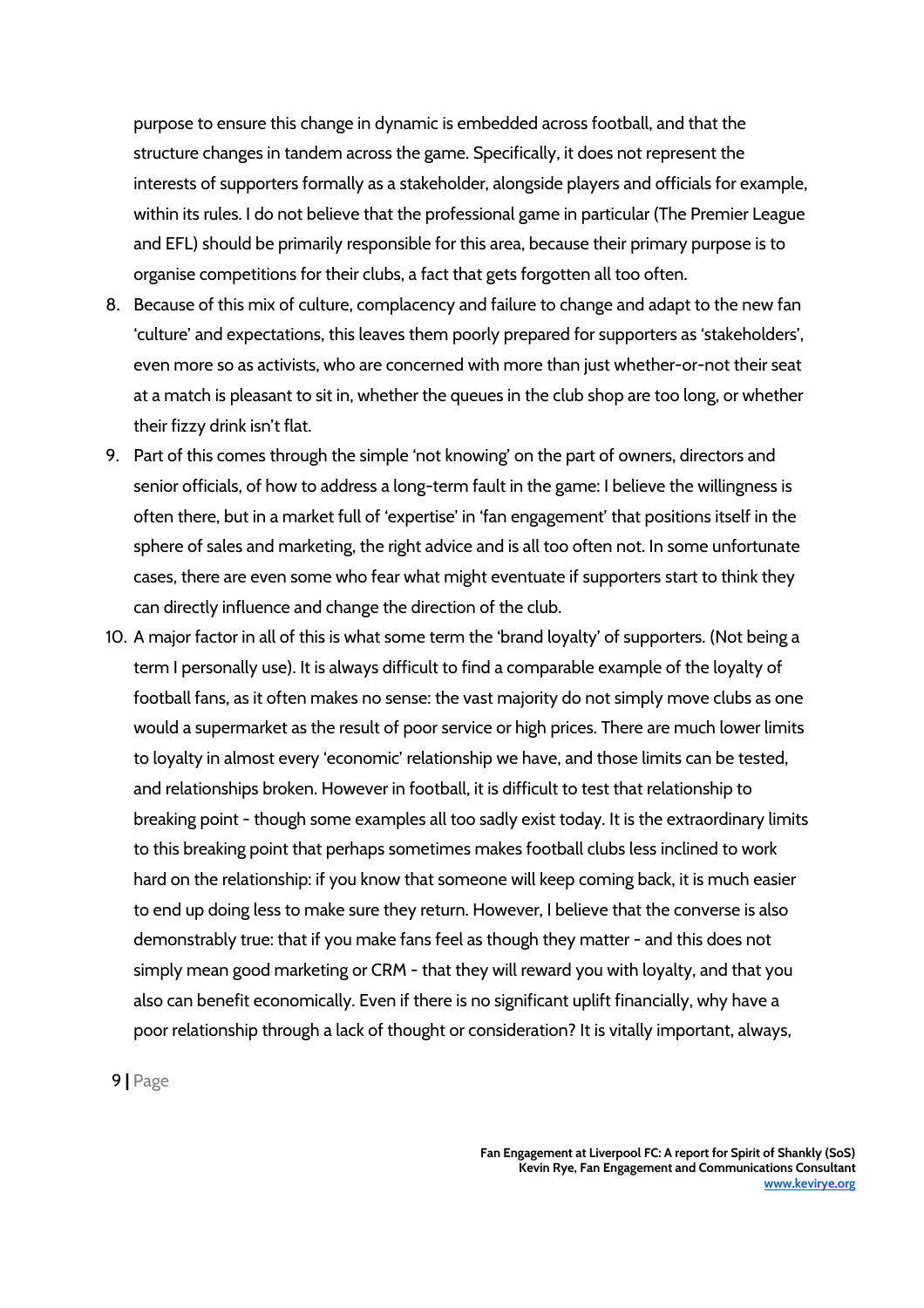for a club and its staff to have this in mind whenever they are thinking about 'engagement' or communications with fans.

### Section 2: Findings

#### **Introduction – The general culture at LFC**

From my lengthy interviews with those concerned, a picture has emerged of a club – certainly in its relationship with its supporters – that has not completely recovered from the Hicks and Gilett era.

This period and eventual crisis - as they always are - was a very heightened time. It was also a time when 'leveraged buyouts' had become well known following the Glazer family takeover of Manchester United, and concerned a lot of supporters.

Although there were undoubted similarities with Manchester United's takeover in 2005, in the case of LFC the whole process was more opaque, with the facts hidden from view, until dug out by journalists, fans and, ultimately, international bank financing and the High Court. Newspapers at the time were reporting of a club 'on its knees'.

Trust everywhere was clearly in short supply, and by the time Hicks and Gillet were finally removed, it was, in effect, a club in the midst of a civil war. The two owners were labelled '"untrustworthy" by a High Court judge.

#### **Background to the formation of the LFCSC**

- 1. The Hicks and Gilett years were very fraught, and the club was in serious financial trouble. Fans viewed themselves as trying to 'protect' the club. Some have described the circumstances as 'war like'; it was believed, with some justification, that the survival at the club was at stake.
- 2. There were however good relationships with the staff at some levels of the club.
- 3. Formal relationships with the likes of Christian Purslow (former Managing Director) and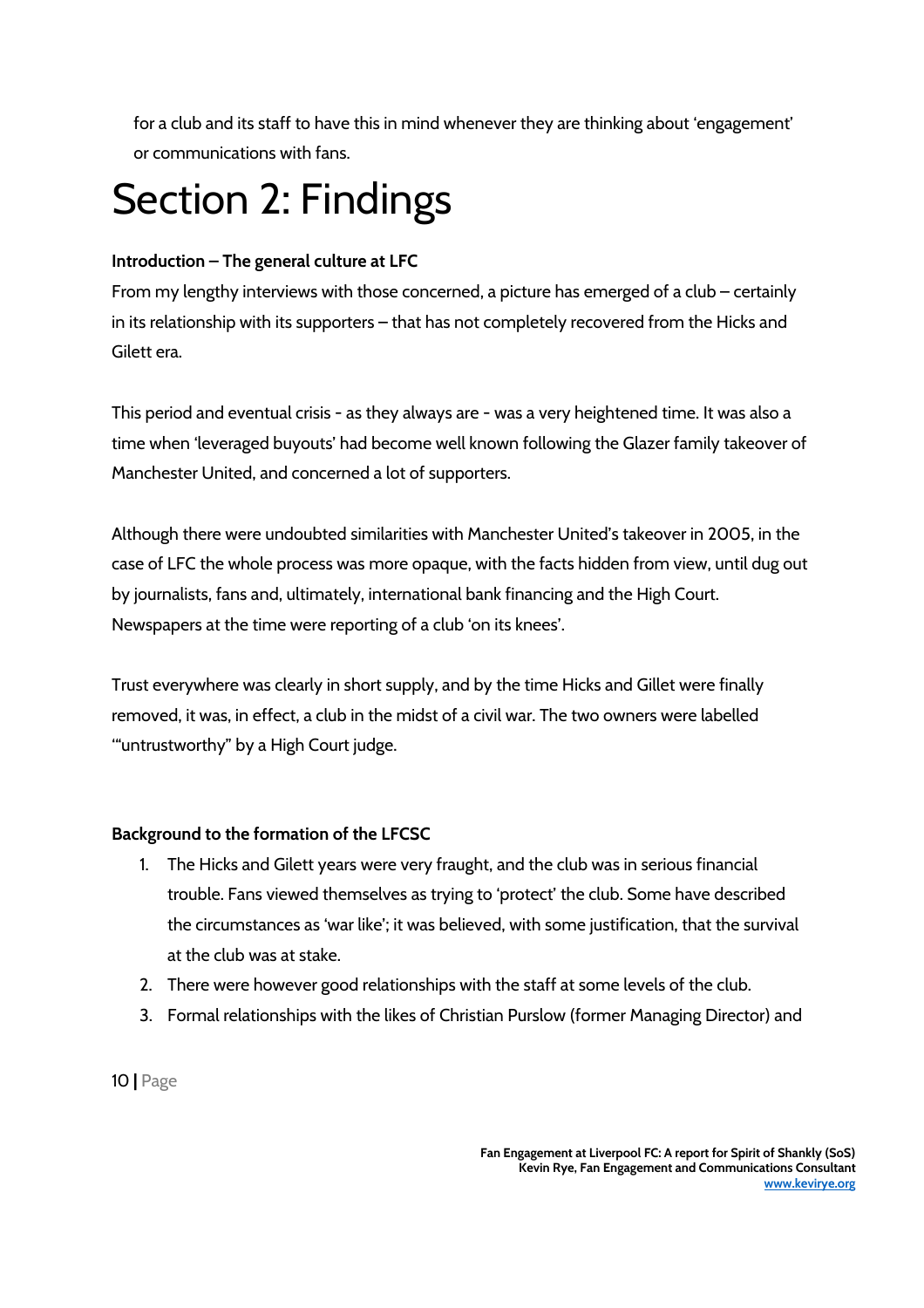Ian Ayre (then Commercial Director, now Chief Executive) were very defensive from the perspective of those I spoke to. Fans were concerned that the club was heading into financial meltdown, and it was believed that those such as Ayre and Purslow were, perhaps understandably, attempting to prevent some of that information from entering the public domain. It has been described as a 'them and us situation'.

- 4. When FSG bought the club, John Henry made it clear that he viewed SoS's role as vital in convincing his company to buying it. The incoming owners, led by John Henry and Tom Werner, talked of it 'not being about money, but about 'passion and our understanding of the fans of this club.'
- 5. Officials at SoS believed that there was an opportunity for a 'whole new relationship'. SoS officials told the new owners that after two years of political agitation, they'd learned a lot about how clubs generally, The Premier League, The FA worked, and about how Liverpool worked as well. They were trying to make the point that they could make a very positive contribution. Though there was no formal offer or proposal at that point, FSG made it plain they wanted to follow up on the discussions with SoS.
- 6. Three months after the takeover, in January of 2011, the SoS committee wrote a letter to FSG, requesting a follow-up discussion. They were concerned that contact had ceased. Not everyone on the SoS committee believes that the specific tone of the letter was the right one, and this may or may not have had an effect, although it must be pointed out that the committee is itself bound by collective responsibility for decisions.
- 7. With no explanation, relationships with senior officials at the club appeared to grow colder towards SoS, and in about Summer of 2011 the LFCSC was launched. At that point SoS was completely locked out of any discussions with the club or senior officials. From that point, the LFCSC was regarded (from the club' point of view) as being the only vehicle for engagement with the club for fans.
- 8. Given what would have been a pretty terrible state of relations at the club following the period of ownership by Gilette and Hicks, it is perhaps understandable that some at the club may have been more cautious. However, that is precisely the point at which bridges need to be mended, not burned.
- 9. Ultimately, and commendably I believe, SoS took the decision, after much internal discussion and at times, disagreement, to engage with the LFCSC to try to make it work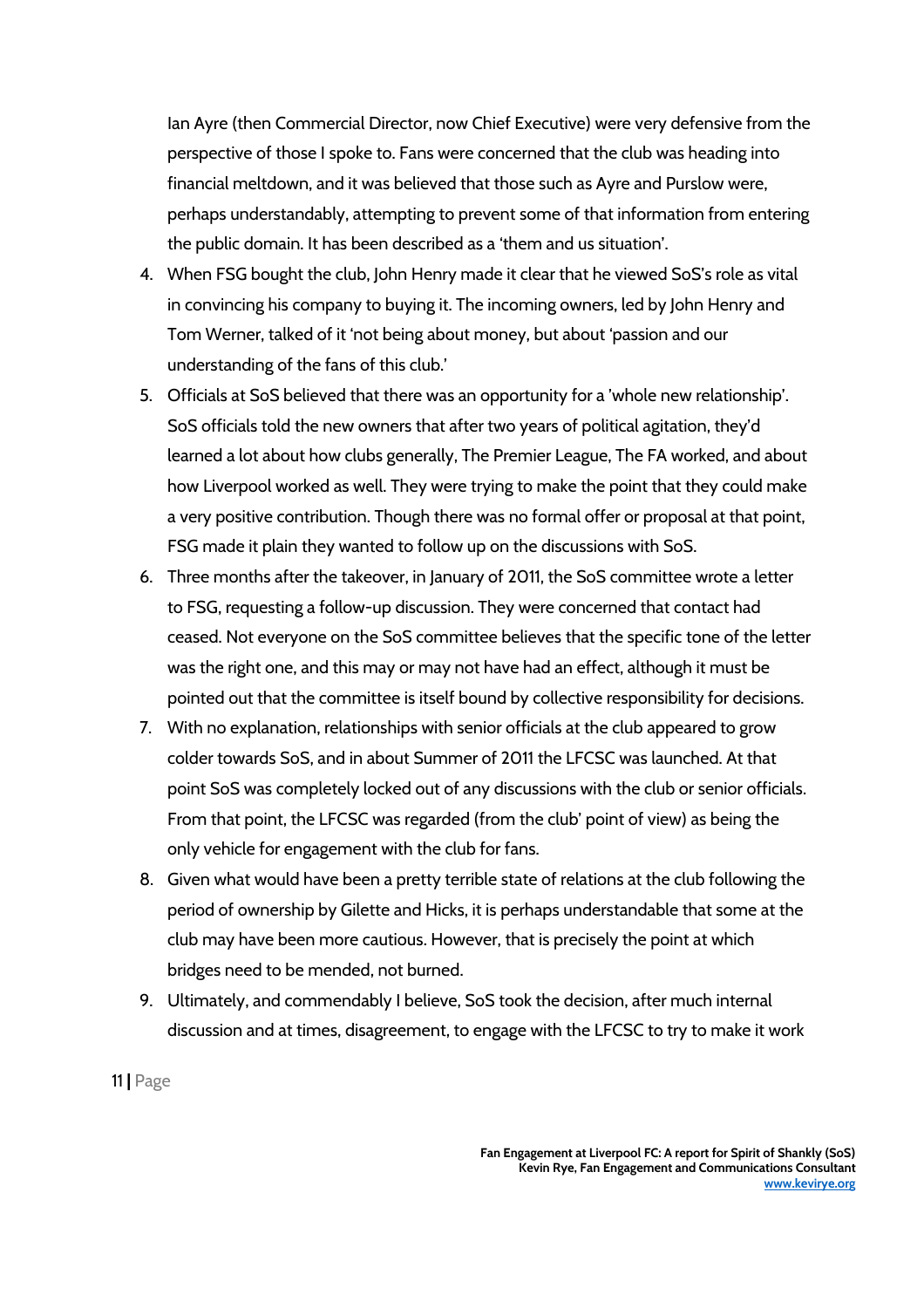#### for fans.

This era is, I believe, vital to the issue of fan engagement at LFC now, because although this was over six years ago, the Liverpool Football Club Supporters Committee (LFSC) was formed in 2011, scarcely months after what became the Fenway Sports Group (FSG) took control in late 2010.

This is important, because the initial contact between the Spirit of Shankly and the incoming owners tended to indicate a potentially very positive relationship between the two – at least to the SoS committee.

I would suggest that from the moment the new owners largely ceased contact with the SoS committee in 2010, it sent a negative message to a group who had been formed explicitly because of the crisis at the club: they were effectively being dismissed, and their role in 'forcing Hicks and Gilett out' (something FSG's representatives suggested themselves was 'vital') was consigned to history. What appeared initially to point to an era of greater collaboration and understanding turned not to be quite the gear-change expected.

It has never been good practice in any form of 'fan engagement' for a club to effectively shut out the biggest supporters' organisation with no explanation. The real shame is that an attempt such as the LFCSC to manage supporter relations better instead ended up contributing to a sense of mistrust and almost certainly sowed the seeds of its own failure.

#### **The formation and structure of the LFCSC**

- 1. It concerns me that more than a little of the reasoning behind the establishment of the LFCSC and the form it took, might have been more to do with handling supporters as a 'political' problem rather than an enthusiastic embrace of 'structured engagement' with fans.
- 2. Whatever the thinking, in my view, the LFCSC was somewhat 'thrown together'. Whilst the intentions towards supporters appear to have been honourable and well intentioned on the part of FSG from the start, something seems to have happened in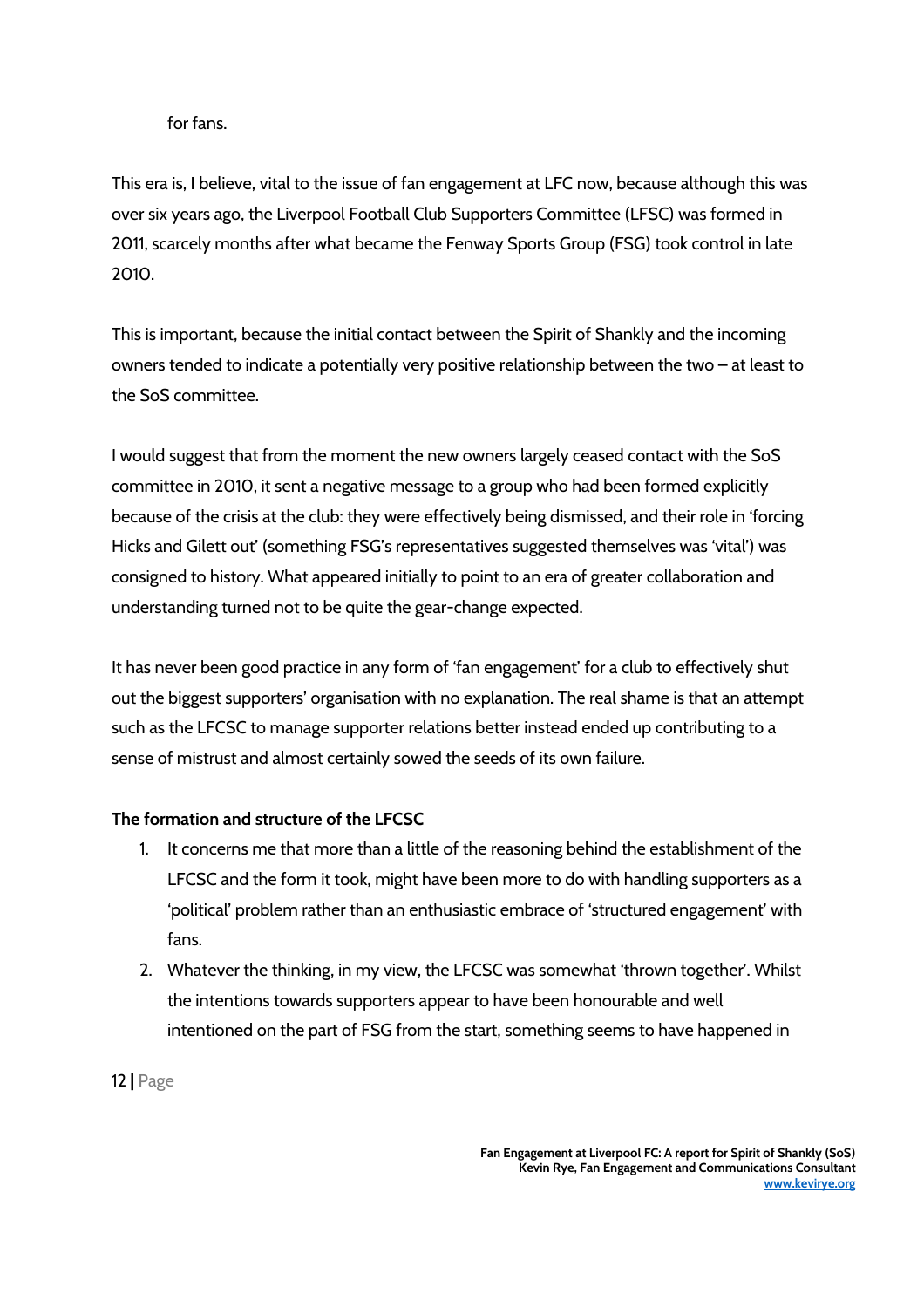the intervening period. Ultimately, the decision to go with the LFCSC appears to have been somewhat hurried, while the execution of the idea was poor. It is evident that not enough thought was given to its structure, or how effective representation of the supporters would happen with a group as large as this, representing such a wide set of concerns ranging from 'corporate' to 'local' to 'BAME' fans. It has the appearance of being a repository for anything with the label 'fan', which with the additional problems around resources, meant that its ability to be effective was curtailed from the start.

- 3. As a specific point, it is unclear to me why the creators of the LFCSC deemed it necessary to have a 'corporate supporters' representative on the LFCSC. It is my view that the concerns of corporate-level supporters would tend to be better handled by a commercial or marketing team. It would tend to reinforce the view that the LFCSC is more a way of trying to deal with any issues with the term 'fan' in one easy to manage place.
- 4. Principal Owner and Director, John Henry, and Chairman, Tom Werner, were meant to attend at least two meetings per-annum. This has not been the case, although there have been occasions where specially arranged meetings with LFCSC representatives have taken place when one of them has been in the country. Again, the commitment appears to have been well intentioned and honourable; however, once more the execution was poor, and has created a bad impression with committee members.
- 5. Where Tom Werner, John Henry and FSG representatives have met LFCSC representatives, there is a complaint that they tend not to be adequately briefed on issues, such as the views of fans on ticket prices, in advance of the meeting.

The LFCSC appears to have something of an 'orphaned' status in the club, despite the stated intention to use the LFCSC, and also the role of Supporter Liaison Officer (SLO) to provide a structure of support for supporters' issues. The LFC website itself says: 'Through the members of the Supporters Committee and the existing club communication channels, the Club delivers all aspects of the Supporters Liaison Officer duties through a number of Club employees, rather than one dedicated person.':

[http://www.liverpoolfc.com/fans/lfc-supporter-liaison-officer/about-the-supporters-liaison-off](http://www.liverpoolfc.com/fans/lfc-supporter-liaison-officer/about-the-supporters-liaison-officer) [icer](http://www.liverpoolfc.com/fans/lfc-supporter-liaison-officer/about-the-supporters-liaison-officer) My discussions with those involved in the supporters' committee indicate that generally not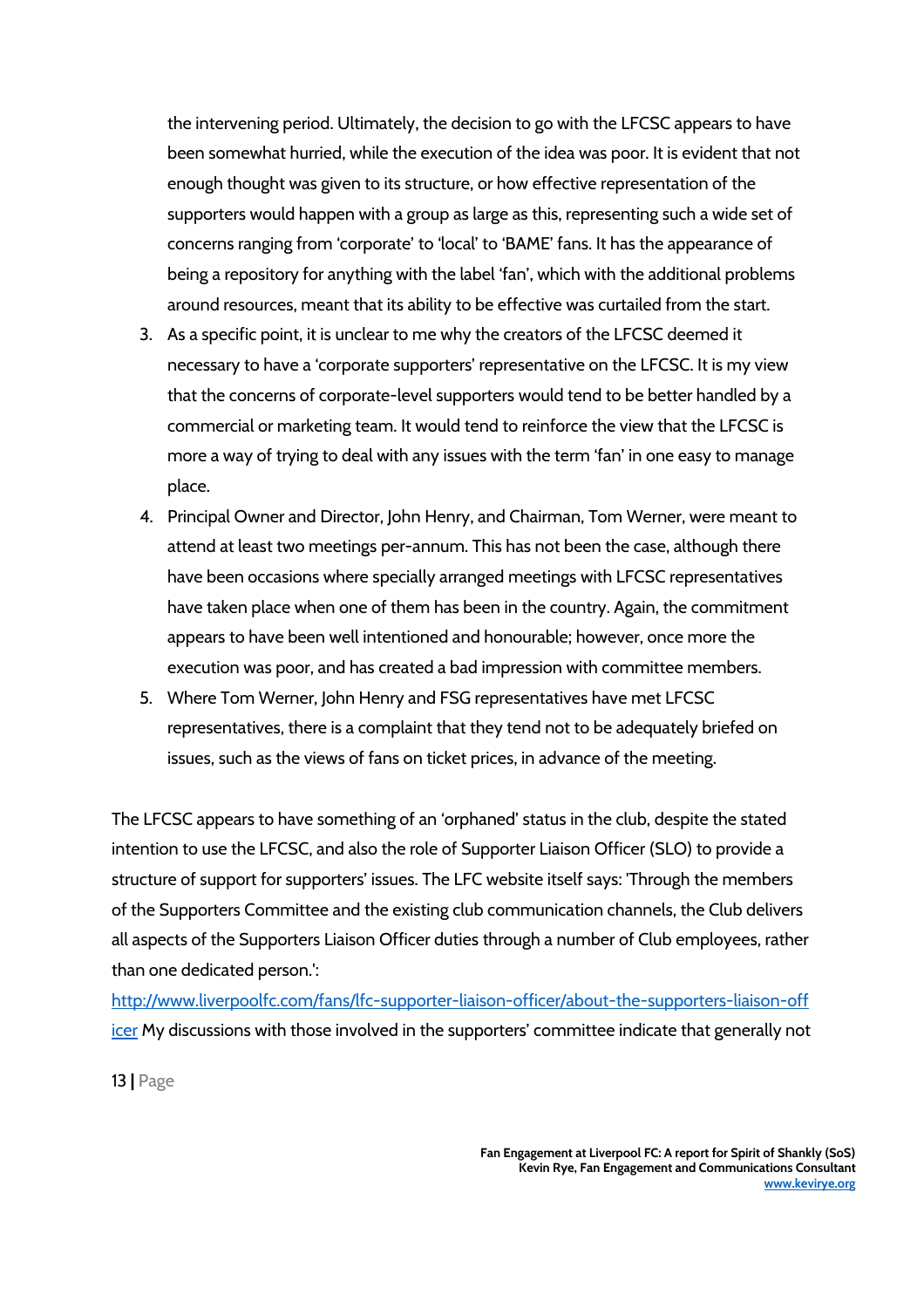been the case.

The absence of a person, persons or process designated specifically to service the committee's administrative needs causes a substantial problem in ensuring that issues are itemised, allocated, dealt with and followed up, something I deal with below.

In my opinion many of the founding 'Initial Aims' and 'Long Term Aims' of the LFCSC are not what could be considered specific enough to help to govern a strategic relationship of this type. Many of them are basically saying the same thing, and don't help to frame the relationship with anything measurable. This simply reinforces the narrative that the LFCSC is a repository, rather than a place where problems are tackled and solved. I have listed these aims below (these can be found on the LFC Official Site).

#### *Initial aims*

- *1. To establish a forum for supporters to communicate directly with the club in a structured manner.*
- *2. To help the club better understand the issues that most affect and concern our fans.*
- *3. To give the club an opportunity to explain the thinking behind key decisions.*
- *4. To enable fans to play a key role in helping the club achieve success on and off the pitch.*
- *5. To provide a greater degree of transparency about key issues that affect supporters.*

#### *Long-term aims*

- *1. To enhance the relationship between Liverpool Football Club and our supporters.*
- *2. To help ensure fans feel their loyalty is valued by Liverpool Football Club.*
- *3. To help improve Liverpool Football Club for the benefit of all supporters.*

The 'autonomy' of the committee was not something that in any real sense came with 'enforceability'. By that I mean that the LFCSC had no established process by which they could make legitimate requests or demands. The 'aims' set did not assist in that either, as the LFCSC could not point to anything specific to help to make their point about a given issue. And so it appears that the relationship became determined by the subjective view of either or both party at any given moment, on a given issue.

The more one examines the relationship, the more it appears that the actual role of the LFCSC was not properly thought out in structural, 'corporate communications' terms. As a result, its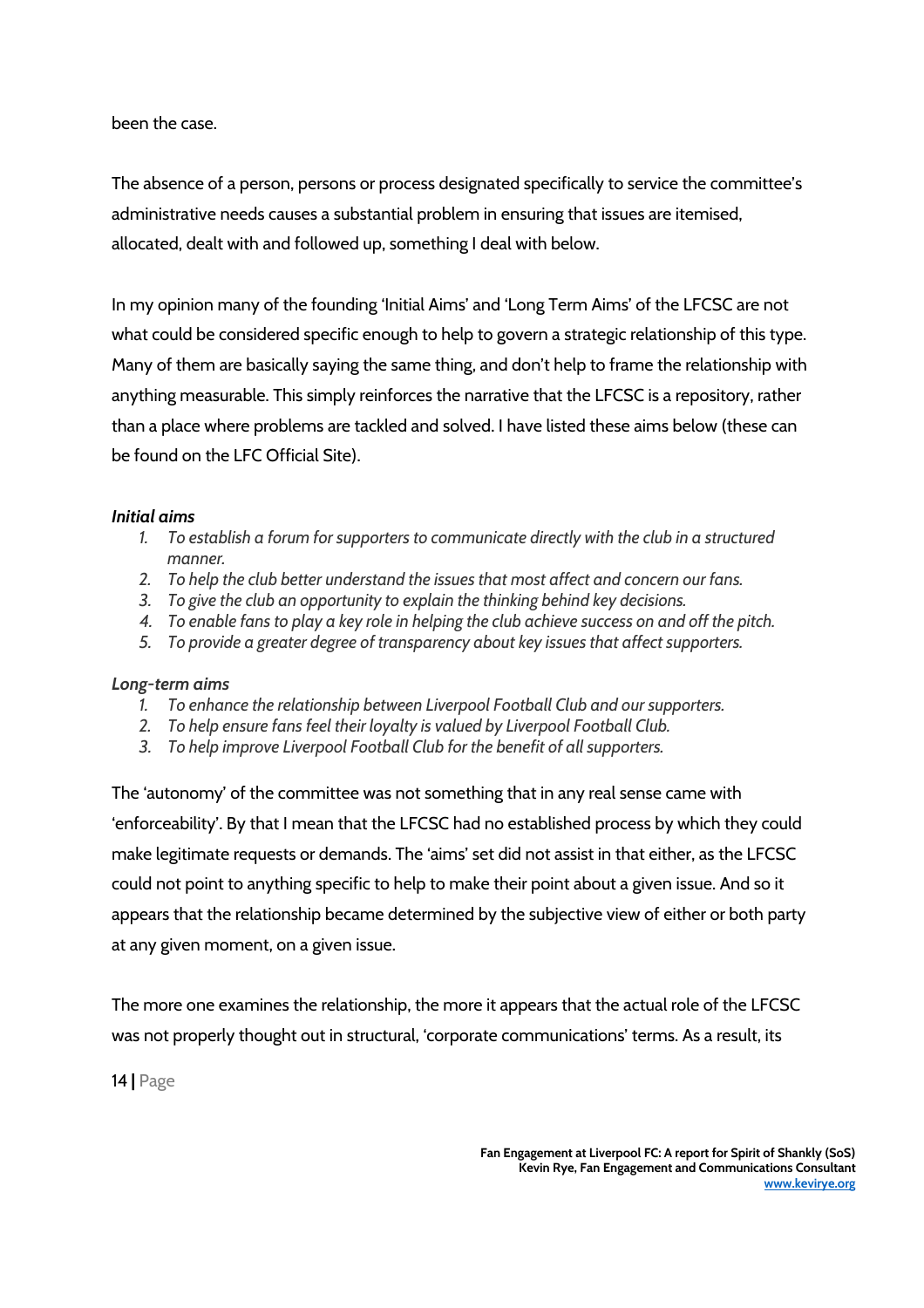ability to achieve much was seriously hamstrung from the start. I am not in a position to judge why, though often it is down to a simple lack of thought, but the consequent effects are clear.

Ultimately, because the committee did initially have a high degree of autonomy granted to it by the club, it was able to reorganise itself internally to focus on single issues, for example ticket prices and local fans, this was largely in spite of all the problems I have outlined here.

#### **Consultation, decision making & issues management**

- 1. Even the smallest decisions appeared to get stuck in some kind of bureaucratic or administrative process that no one I spoke to could quite locate or explain, least of all understand. Even simple requests, such as putting a tab/menu for the committee on the website, proved difficult to get done. When the committee was invited to comment on LFC TV's moving over to subscription only model, the questions related to potential views of fans were not responded to. People felt as though they were being marketed to, not engaged with.
- 2. There appears to be a 'misunderstanding' of the concept of 'consultation'. Consultation at LFC appeared too often to be a matter of 'going through the motions', with issues already decided upon on being presented to fans for 'consultation', whereas in fact it is more of a 'presentation' of a decision already made. The resulting frustration of fans was often directed at the LFCSC.
- 3. In one example, changes were made to the system of collection of tickets for European matches, however instead of discussion first, changes were announced and the consequences had to be dealt with. Fans unsurprisingly complained to the LFCSC, and the changes then had to be reversed by the club. This instance tends to show that 'consultation' was not being delivered properly. Instead, they have a plan they want to implement. The one positive is that they did change - though this was under pressure, and totally unnecessary.
- 4. Whatever the cause of the above, and other similar examples, this is not good practice in any form of 'structured engagement'. Even if the club intended on following its own views on the issue, there should be a process entered into to discuss, shape, and communicate any change sensitively. The outcome above was entirely avoidable had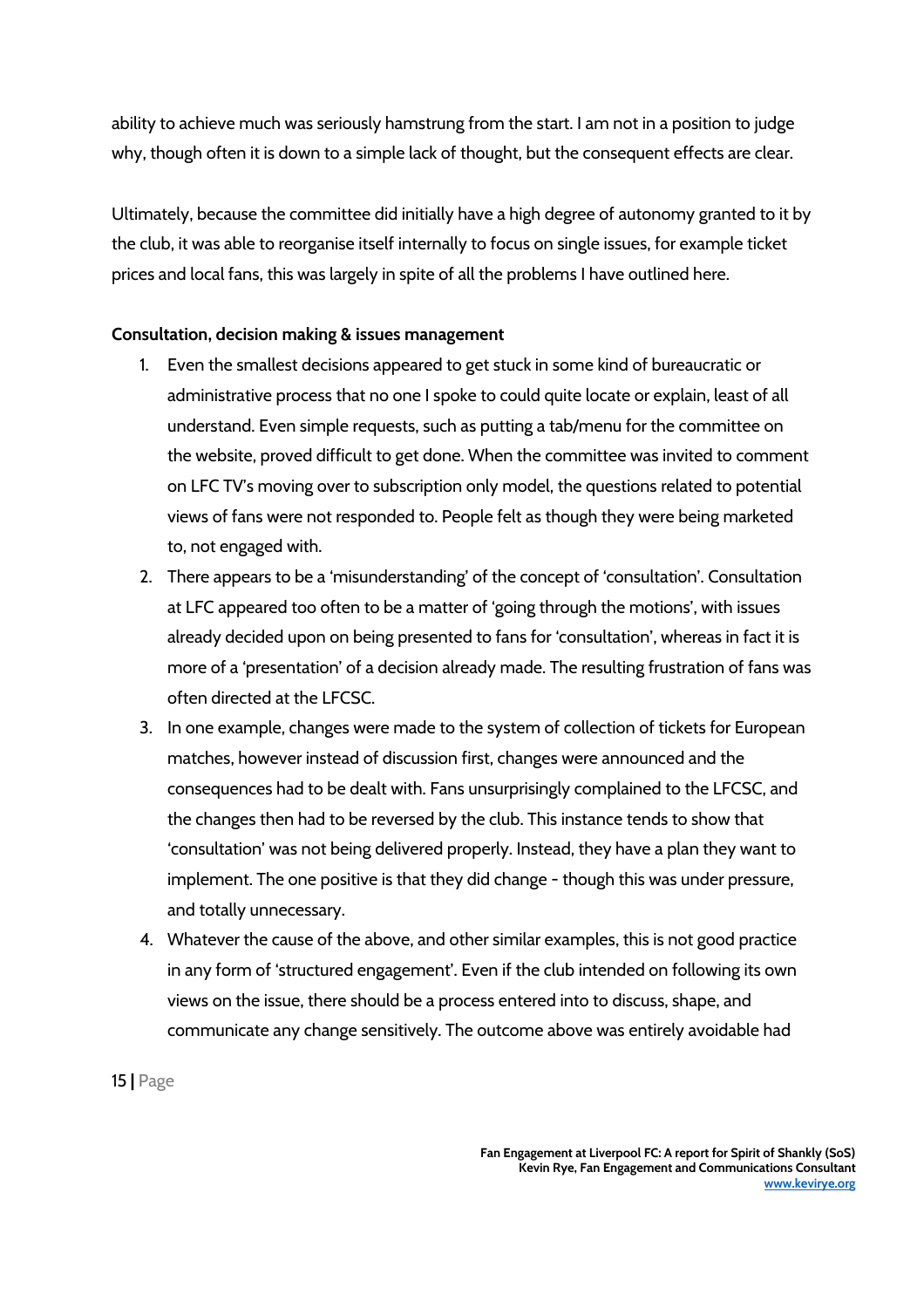those with the authority and responsibility handled the issue with greater care and, dare I say it, respect for supporters and their representatives.

There are people in the club who understand how to work with fans and want to consult with them. One such area concerns the staff and management of the ticketing operation, who came in for wide praise from almost everyone I spoke to as 'always trying to do the right thing for the fans'. However, it appears that their hands are tied in many cases, with decisions overruled arbitrarily, or in some cases, not made at all.

#### **The 'walkout on 77'**

The most notable occasion where consultation has been rendered meaningless was in 2015. Members of the LFCSC, Spirit of Shankly and Spion Kop 1906 entered into what they understood was a genuine dialogue over ticket prices. Over a period of around six months, constructive discussions were held, with clear indications that compromises would be made. (Although requests for the owners to attend were rejected on the basis that the owners were being represented by those from the club present at the meeting.) In the very last ticket meeting, despite the very open discussions and exploring of the issues, it was fed back that representatives wouldn't get what was hoped for [and believed was possible, according to those involved in the process]. The Walk Out on 77 was organised, successful, and the owners changed their minds.

To those involved in this incident, it reinforced that whoever is making the decisions, they are not being made by the people fans are meeting with. There also seems to be an 'arbitrary' nature to decisions and interventions. The manner in which the otherwise productive discussions were abruptly halted were the almost exclusive cause of the protests, and completely unnecessary and avoidable. It is speculation to apportion responsibility, but there is a reasonable assumption that the decision was made far further up the chain of command than simply, for example, those running the ticketing operation. It is not to football's credit that unsurprisingly - though it should be surprisingly - that the club broke off relations following the protests, and since the Walkout on 77, the supporters' committee has never had the same relationship with the club. Whatever it was down to, breaking off relationships should only ever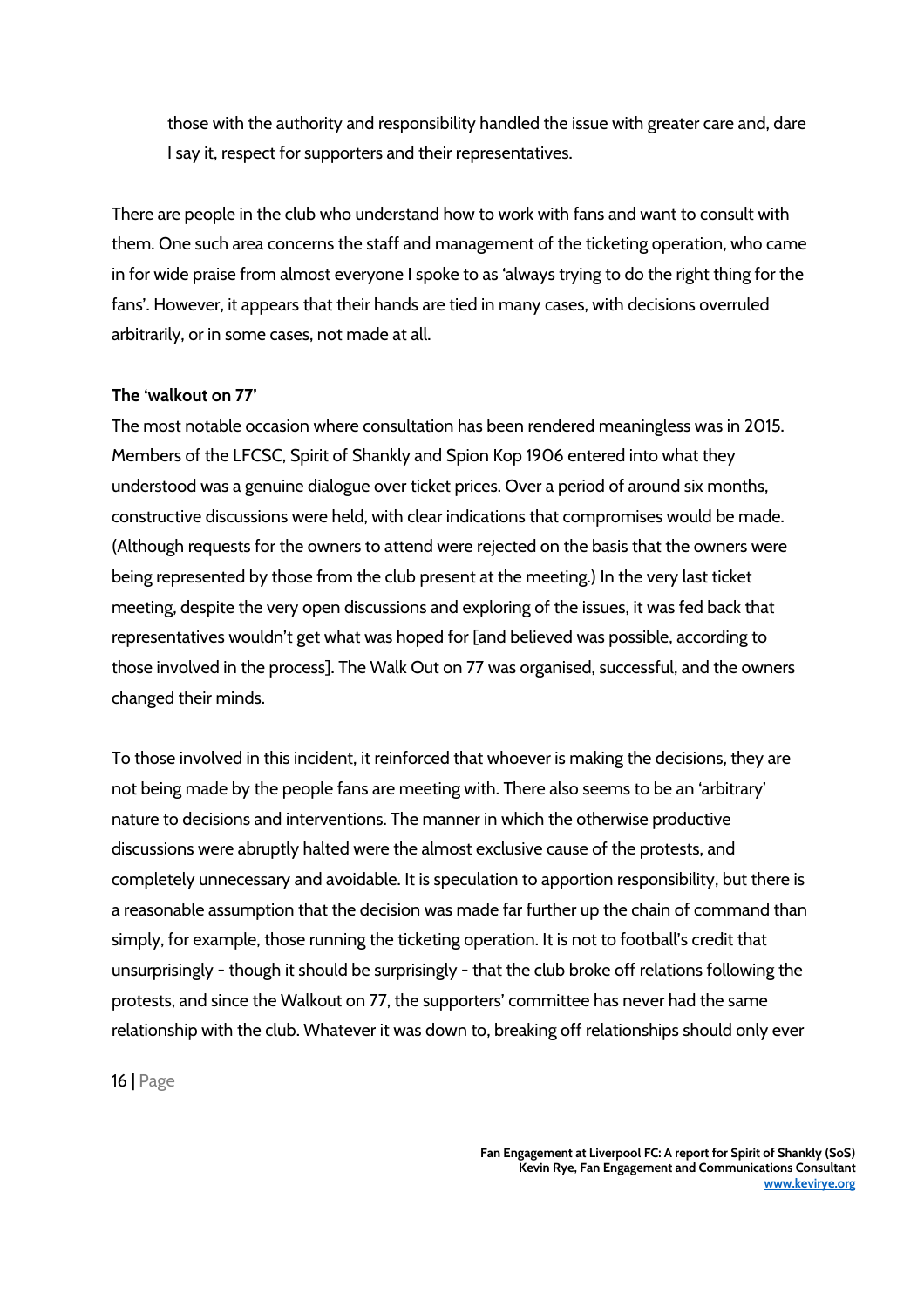be a last resort after everything else has been tried, and even then, only in extreme cases. It might be argued that organising a mass walkout of supporters was going beyond what was acceptable on the part of supporters' groups, but I believe I have already established that this could have been avoided in any number of ways, and on any number of occasions. I return to my earlier discussion of supporter loyalty; for supporters to take such action must surely point to the limits of the relationship being tested close to breaking point.

It is also worthwhile, briefly, addressing the precise nature of LFC's ownership: Some might take the view that the nature of the owners being absent from the UK causes a lot of the problems, but I am not convinced the problems as they are will be solved by having UK-based owners. There is without doubt a problem at some clubs with what might be termed 'absenteeism', but that happens with UK-based owners too, and should never be used as a simple catch-all to attempt to explain away every problem that occurs. There are many factors involved, as I have already explained. It is also not something that I am in a position to investigate in any detail in this report.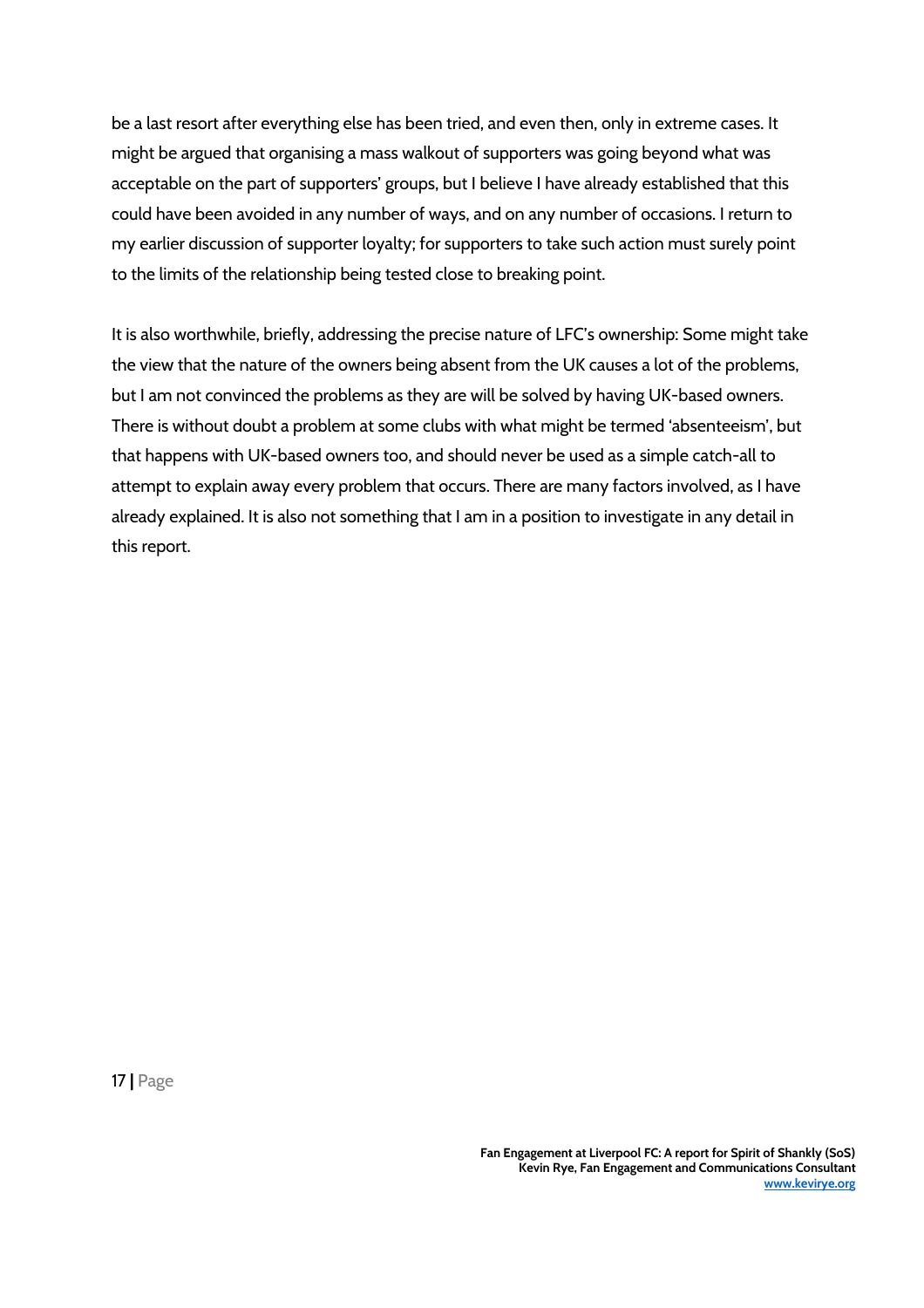### Section 3: Recommendations

Part of the role of this report is to suggest where things could head next. From my extensive experience in dealing with clubs, fans and governing bodies, I seek to divine what I believe are the best ways of addressing what are clearly difficult and in some cases, rather broken relationships.

I do this below, both in terms of the structure and secondly, the culture. If a 'structured relationship' is to work, and not be mere words, the culture needs to be right, and based on honesty, transparency and respect.

As outlined previously, *'Supporter engagement...means dialogue between a football club and its fans, ensuring that the views of the fans - the lifeblood of any football club - are listened to, and acted upon'.* We are not then in any doubt over what we mean. Even if the term is used to apply to areas such as the quality of hot food or the price of merchandise, the central meaning in this case is about acknowledging the role of supporters, and ensuring that their views are not ignored, or always simply 'managed' in the political sense. Indeed, that they are welcomed, and contribute to good decision making.

When FSG bought Liverpool FC, it is clear to me from the evidence that at least initially they showed some good instincts. Knowing what had happened under the ownership of Hicks and Gillet, they wanted to pursue a different way of interacting with fans. Even if mistakes were made by SoS in the way they approached the issue initially, that should not have altered the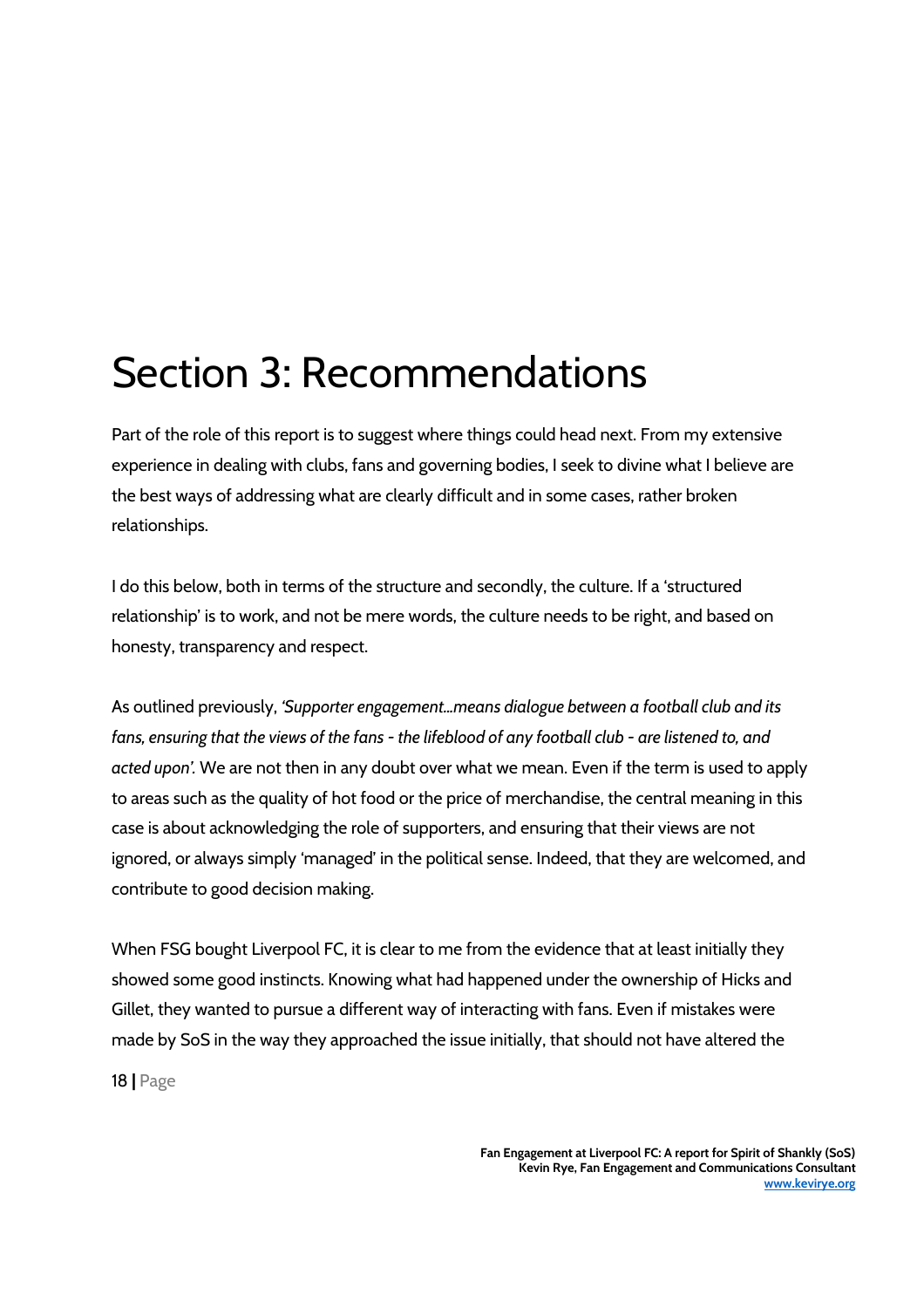view the new owners had that the club had to constructively harness the sheer passion that Liverpool fans had shown - in part through becoming organised as those who formed Spirit of Shankly did. Nonetheless, within a relatively short space of time a different, I believe mistaken, path was chosen.

One can only make assumptions why that happened in this specific case. I have touched on some of the reasons why football as a whole struggles to change its practice, and some of those may apply here – I suspect they do. Selecting the 'path of least resistance' often seems attractive, especially when it concerns a club in some turmoil. However, I am utterly convinced that had they committed to the 'heavy lifting' required to clear the debris left from the battles with Hicks and Gilett, and entered into frank and open discussions with SoS and supporters about the future relationship, they would not have presided over the deterioration of relationships they did. It resulted in the Walk out on 77, one of the biggest single demonstrations of supporter power seen since the formation of The Premier League, perhaps even since the successful campaign against compulsory ID cards in the 1980s. That should not be underestimated.

#### **Structured engagement**

- 1. 'Structured Engagement' is an accepted phenomenon in English football. The concept has been around for many years, and its formal position is now established following the report of the 2014-2016 Government Expert Working Group on Supporter Ownership and Engagement.
- 2. Whilst it is important to address the obvious failures of the LFCSC model, it is equally important not to believe that the causes – and therefore the solutions – are all structural. However, structure plays a vital, if not crucial, part in ensuring that a good culture can be fostered. (I go onto deal with the culture and practice in more detail following this section.)
- 3. I have divided the 'structured engagement' recommendations into two areas. One concerns the overall relationship concerned with what I term the 'strategic governance and ownership issues', covering overall structures and processes concerning the club and its relationship with the fans, its operation as a business, and the sort of things that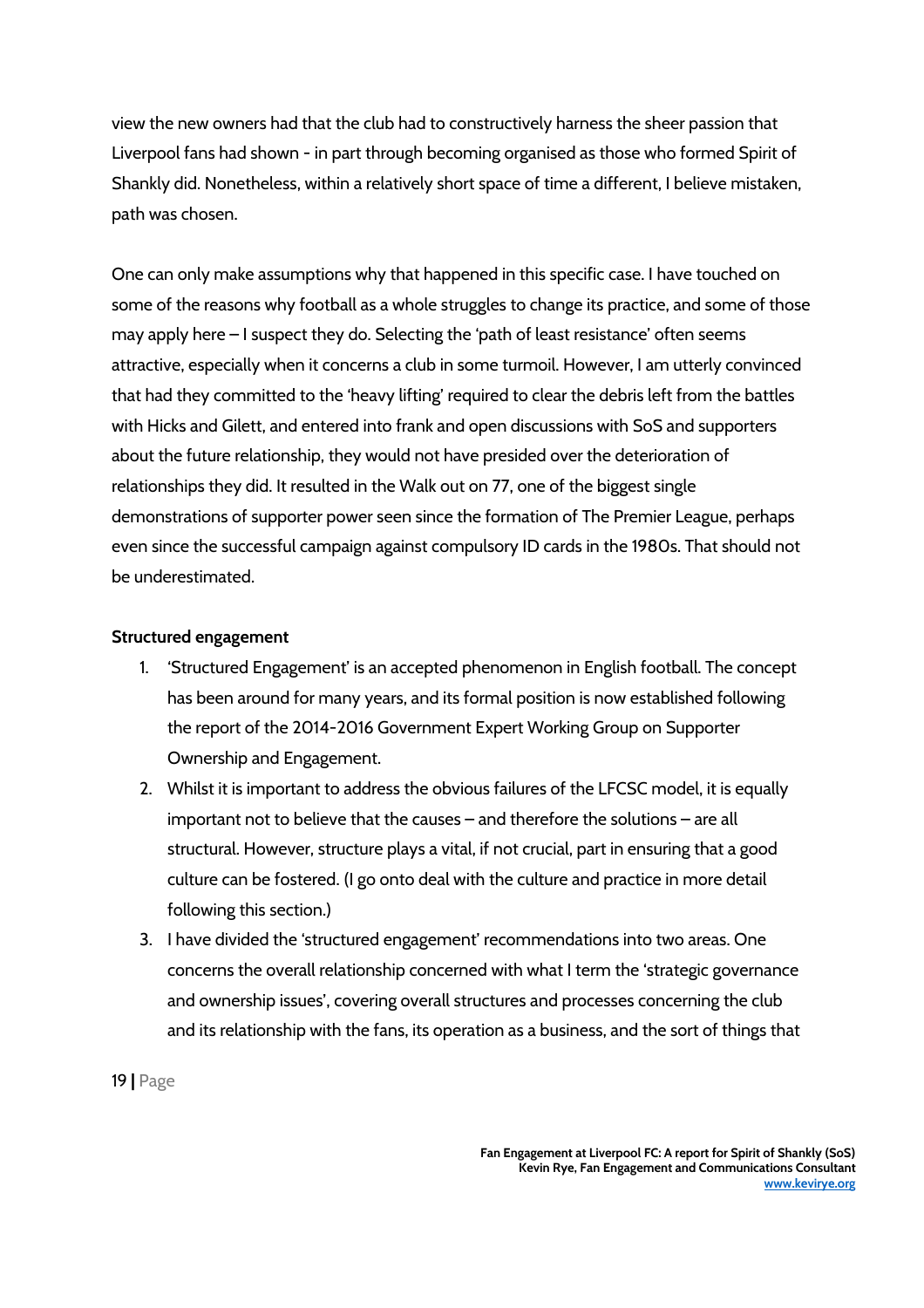concern a supporters' trust, as unique to other forms of organisation. The second section deals with those issues that would broadly fall into the category of 'supporter services', issues that could and should be dealt with by the SLO/supporter services function at LFC.

4. To be effective, as with the current arrangements, both of these areas should be incorporated into the LFC Supporter Charter.

#### a) Strategic, governance and ownership issues

- 5. It must be understood that whilst I am the author of a report for the Spirit of Shankly, and so seek the best possible outcome for them, as an expert in the field of communications with supporters I am also writing this from a position of experience. Consequently, I only recommend what I view is best for a genuinely productive relationship between fans and club, however much a challenge this might be to established thinking at LFC, or in the wider game.
- 6. As part of the supporters' trust movement, which itself is a unique and vital part of the wider supporters' movement, Spirit of Shankly should regularly examine whether advances or changes in the relationship in the informal sense between club and fans can be underpinned with changes in the formal relationship. In some cases, this might mean a degree of 'enforceability' in the legalistic sense - at least in the sense that such changes are 'codified''; written down and agreed between both parties, equally.
- 7. This is not something that anyone should fight shy of, particularly given that a whole host of relationships in football are already governed by formality, and by enforceability: player contracts, relationships between the club and sponsors. It is plainly the fact that formality that actually allows the relationship to function, because both parties understand and accept the terms of the relationship as legitimate, and unambiguous.
- 8. One of the major weaknesses of the LFCSC was that in many respects, after being established the club largely left it to its own devices. Although there was regular involvement of senior executives in meetings, there wasn't a great deal of process - nor enforceability to enact and sustain it - created to manage the new relationship. Perhaps some within the club didn't consider it necessary, but it was certainly a shame that it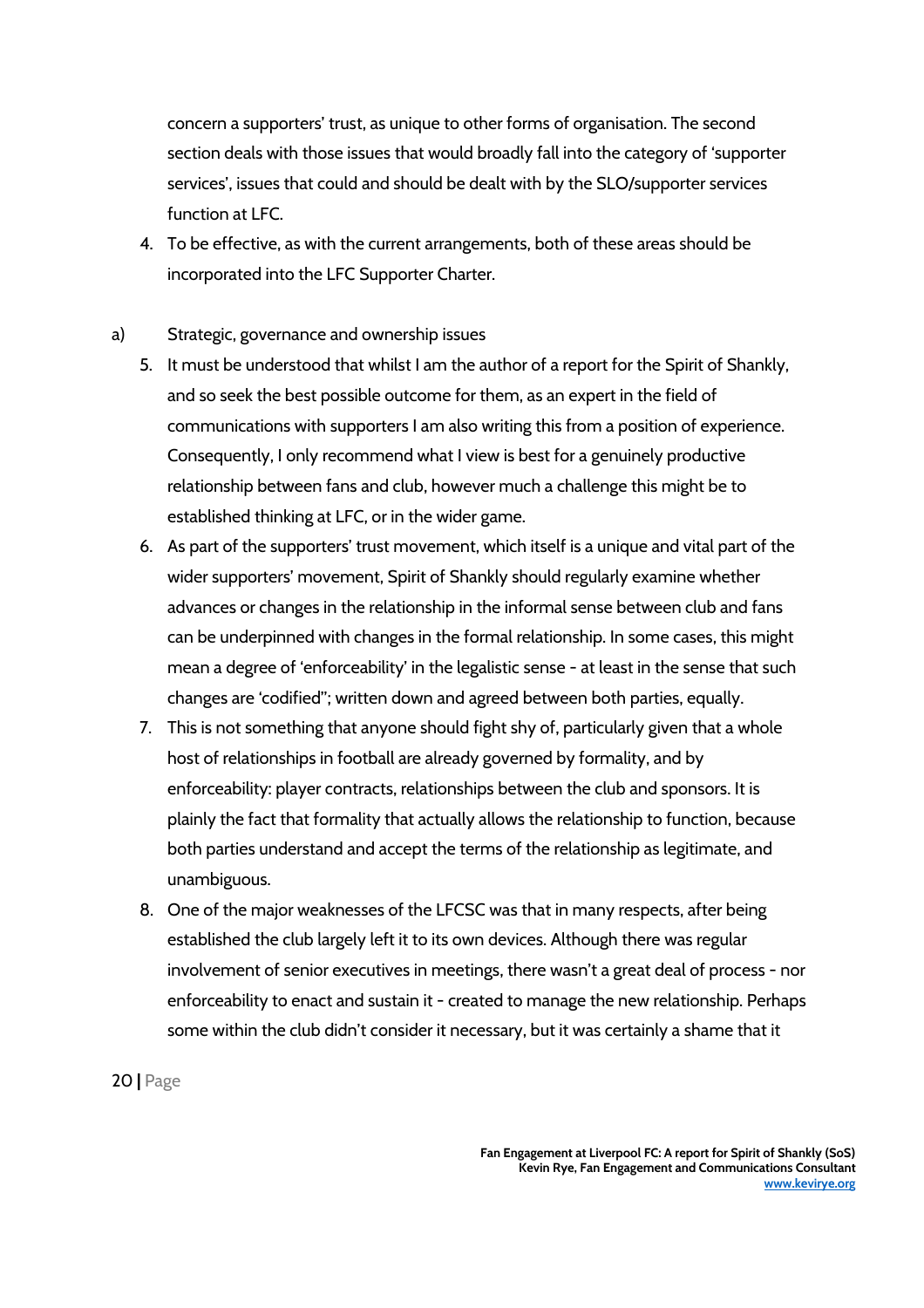happened. Whilst the club should be praised for having the foresight to establish such a body, I view this major lacking as the part of the cause of a great deal of the problems, and very much an opportunity missed.

- 9. There was an undoubted degradation of the relationship between supporters and the club following the escalation of action over ticketing, concluding with the Walkout on 77 in February 2016. It is also evident that the LFCSC 'ship' has sailed, and that it would be counter-productive to attempt to continue in this vein. The establishing of the ticketing group involving Spirit of Shankly itself, Spion Kop 1906, also demonstrates that a different, more direct form of 'engagement' with fan representatives is possible. By this I mean that it is no longer necessary to establish a third-party that 'channels' those relationships, as the LFCSC seeks to do.
- 10. I take the view that relationships with supporters need to be managed in a different way, one that reflects the 'realpolitik': the reality on the ground. The important distinction here is that although Spirit of Shankly do campaign on and support other groups on 'grassroots' issues such as ticketing or the treatment of fans inside the stadium, in its legal 'DNA' is an organisation concerned with the strategic issues of governance and ownership of the club, as in common with all supporters' trusts, and the belief that the day-to-day issues are best dealt within a more formalised - and ultimately more efficient - structure.
- 11. I recommend that LFCs relationship with Spirit of Shankly, as the largest and most representative organisation for Liverpool fans, be put on a more formal footing. Specifically, I recommend that regular, joint meetings between the most senior executives and an equal number of representatives of SoS should be established, to discuss strategic issues of interest and concern – on both sides. The emphasis should be on the 'strategic' nature of these discussions. They should not be concerned with what would generally be regarded as 'day-to-day supporter services issues', unless they form part of an ongoing, strategic issue, such as an infrastructure project, a new ticketing system, or a new stand.
- 12. This type of relationship is one that Supporters Direct ago established some time ago in its paper, 'Recognising Value: Developing a Structured Relationship between Supporters' Trusts and Clubs'. Although the paper itself is referring to the relationship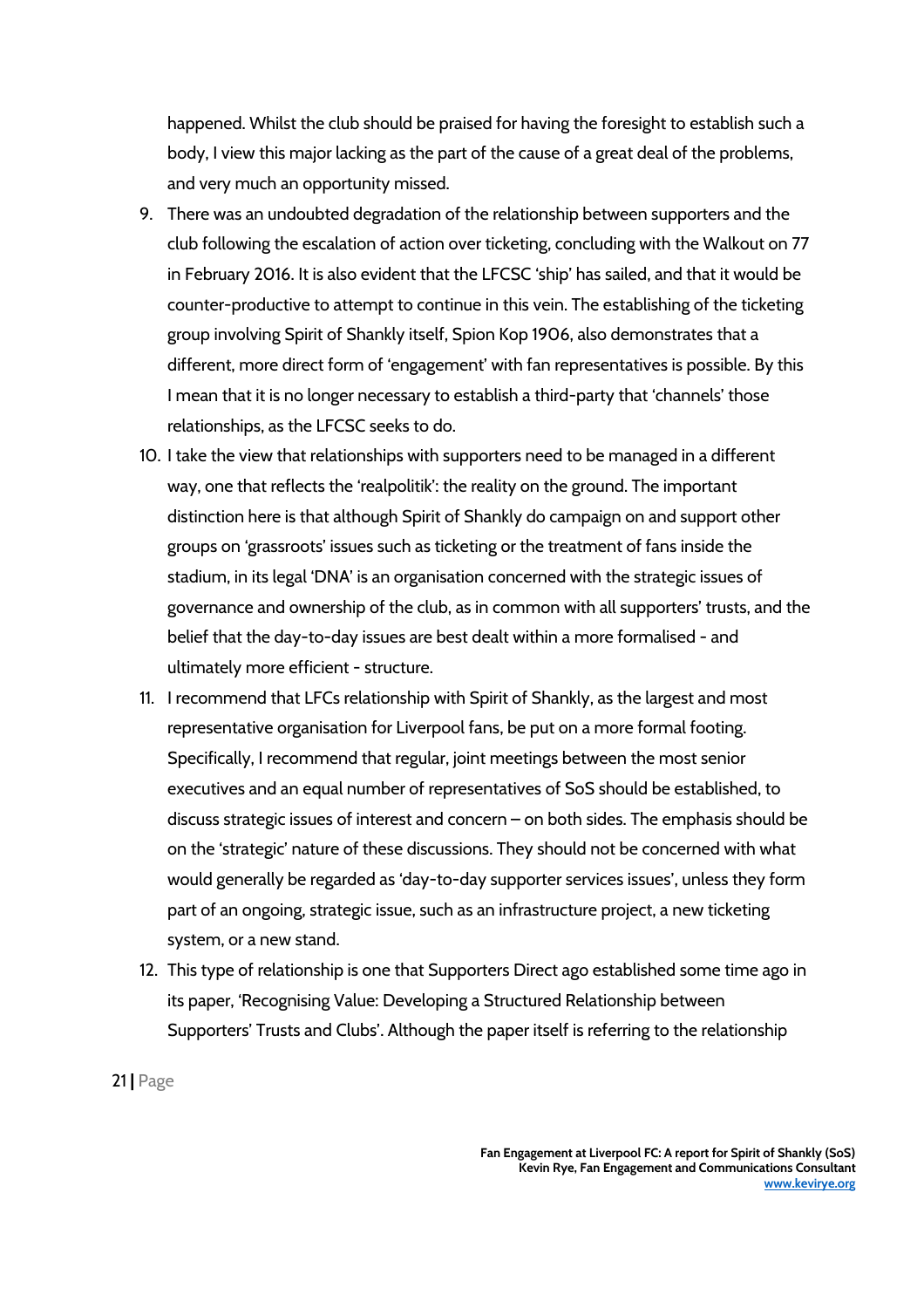within the context of a wider licensing and regulatory system that currently does not exist, many of the elements laid out on Page 11 of the document provide a good starting point to help both sides to understand how the relationship might be itself be 'regulated'. It is important that those in senior positions in the club, and SoS, have confidence in any new system, and such a guide should provide some comfort in that respect.

- 13. Some of the criteria from the above report that could be utilised in the future relationship include:
	- Ensuring SoS remains properly constituted (ensuring its rules are fit for purpose, according to the laws governing Community Benefit Societies/IPSs, and the membership criteria of Supporters Direct);
	- Ensuring that it operates open membership;
	- SoS establishing a development plan, including targets for increasing membership;
	- Clear evidence of structured engagement on the part of SoS with all LFC supporters' groups in order to ensure that it can speak for the widest set of supporters possible
- 14. I would propose a minimum of four such meetings a year, formally minuted, and published with such records being signed off by both sets of representatives. I believe that it would be best for these minutes to be published for all to see. However, it is perfectly proper that certain issues be redacted in the minutes of meetings, along with best practice in business. Even in the case of club where fans have a substantial or controlling interest, it is not unusual, and is perfectly reasonable, to expect legitimate commercial confidentiality be respected. This would need to be properly discussed and agreed in advance.
- 15. LFC is currently undergoing a change in management at the top, and I understand that the role of Chief Executive is being divided into a 'Chief Operations Officer' and 'Chief Commercial Officer and Managing Director'. I would recommend that both of these executives, along with the Communications Director, attend these meetings.
- 16. I would also recommend that at least one of the directors of the owners, Fenway Sports Group (FSG) as owners be present at the first and final meetings each year. This is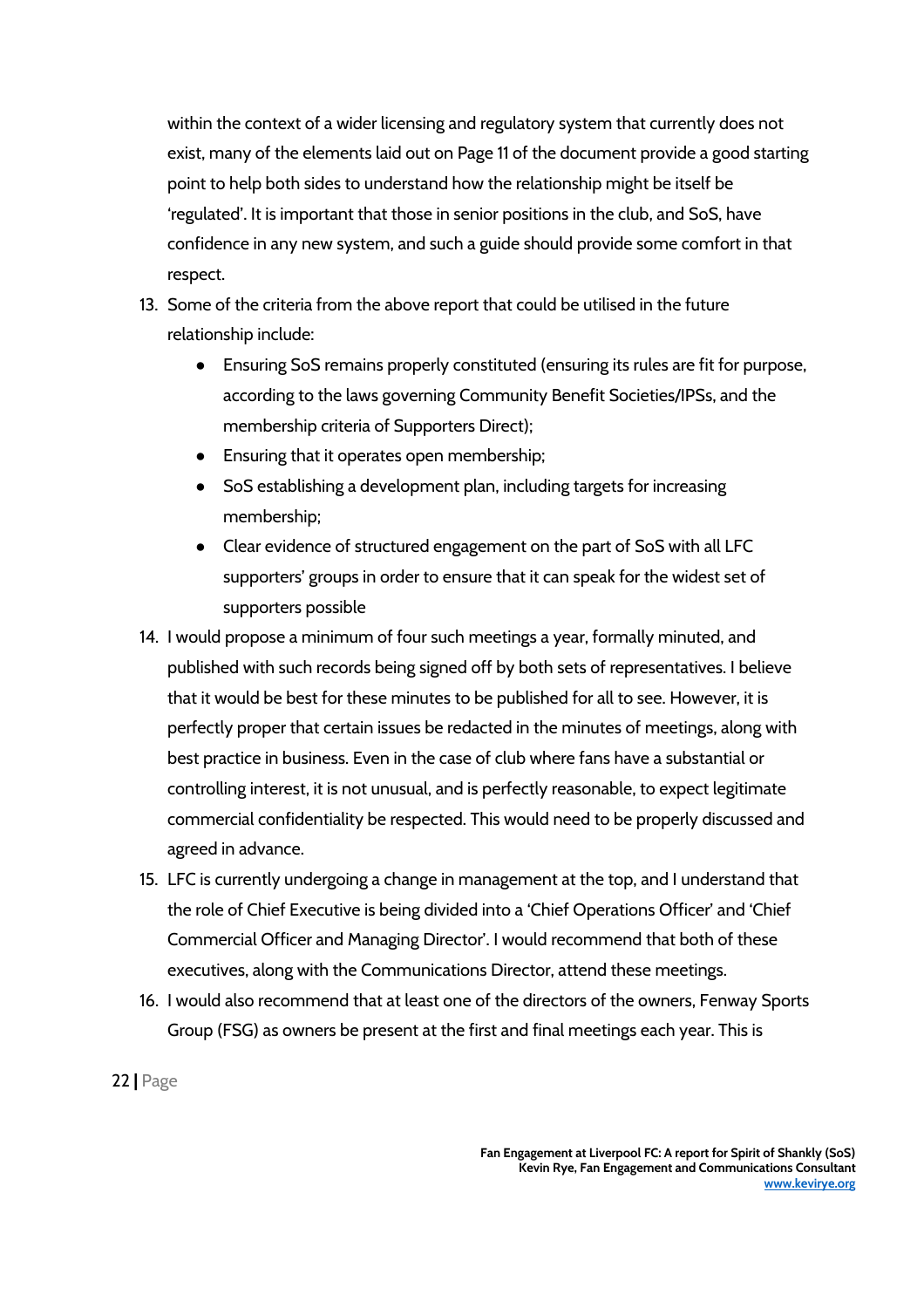important because those who ultimately control the business should seek an understanding of the relationship between the club that they own and a group of its key stakeholders. If they don't meet the representatives of those stakeholders, they miss out on insight and understanding that could help them in their deliberations about the business.

17. I also recommend that in seeking to establish such a relationship in the future, LFC and SoS seek further, appropriate advice from recognised experts in this field. As we have seen with the mistakes made with the LFCSC, it is a vitally important relationship to get right, and a change of this type should be managed thoughtfully.

#### b) Supporter Services relationship

- 18. Other organisations that might represent sections of the fanbase such as LGBT or BAME groups should be able to demonstrably feed in their 'strategic' concerns to SoS, and SoS's legitimacy with these groups will be regulated by the suggested criteria from Supporters Direct's best practice advice. Despite being 'special interest' groups, their members are also fans like any others, and they have as much right to be heard in that respect as any other on issues of strategic importance that would be governed by the structured relationship between SoS and the club.
- 19. However, as these groups are demonstrably not themselves established for the same purpose, they must be provided with an appropriate - though not equivalent - structure and process to ensure that their concerns are treated with the respect and seriousness that they deserve.
- 20. It is important to ensure that they continue to be able to have a relationship with the club, and more importantly, for that relationship to also be far more effective than it has been previously. I would recommend a broader umbrella group that can be under the oversight of the SLO function at the club, meeting several times a year, and taking in representatives of other supporters groups – but also including SoS representation itself, as they need to feed issues of concern in on an equal footing. The SLO function should through a properly established, agreed process, be in a position to feed these concerns directly into the departments or executives concerned. There should be guaranteed times for dealing with issues raised, as would be standard practice in other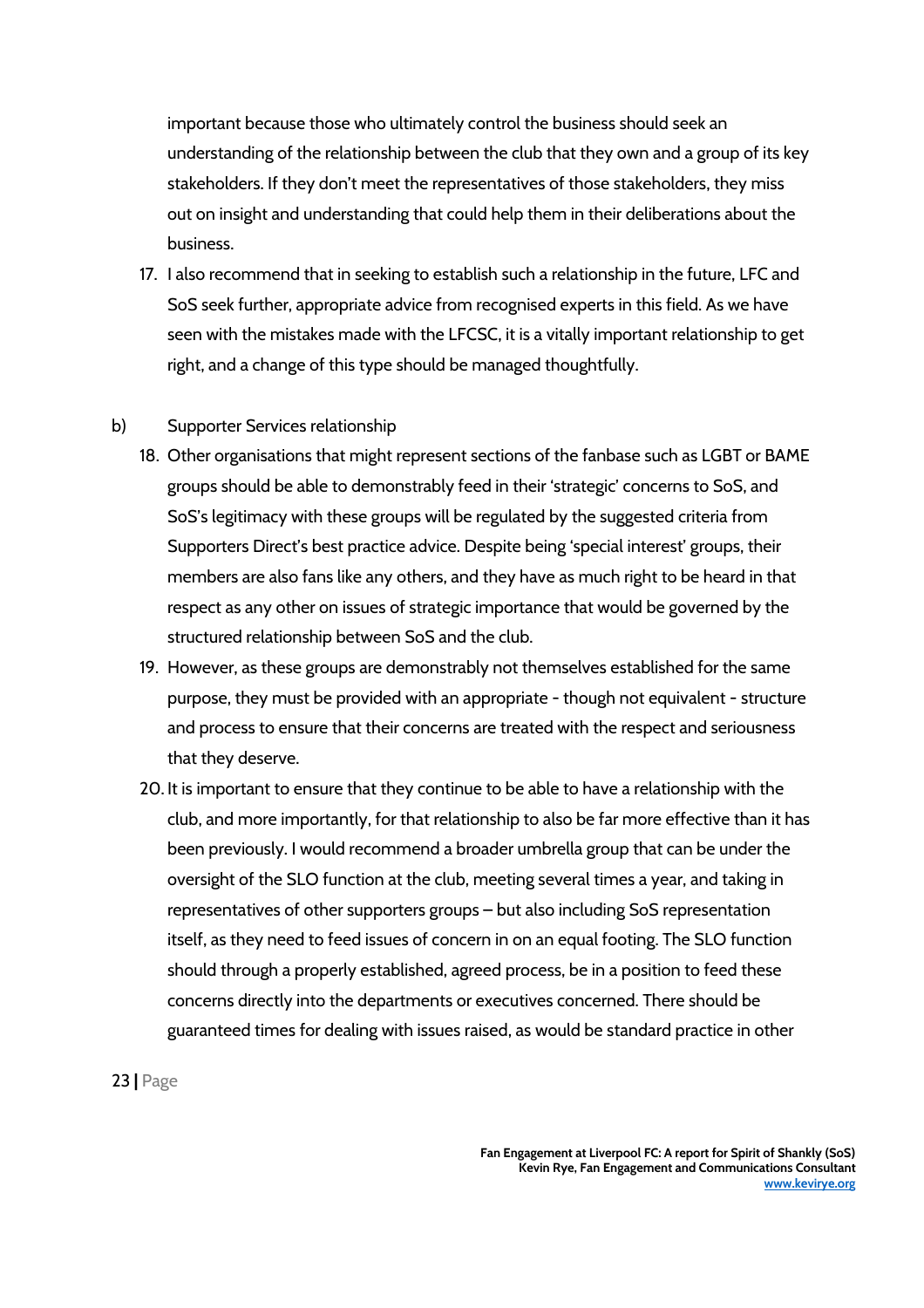areas of business, particularly service-related industries. One of the weaknesses of the LFCSC has been that complaints, problems and queries were not subject to any kind of process, and were resolved or not on the basis almost exclusively of chance.

21. Again, appropriate advice must be sought from recognised experts in this field to ensure the structure and related processes work efficiently.

#### **Shifting the culture**

- 1. One of the most difficult things to do when it comes to football clubs is to change the culture, particularly the relationship(s) with fans.
- 2. To continue down the path set in 2011 with the creation of the LFCSC would be a serious error, and would only serve to reinforce the mistakes made in 2011. Indeed, those mistakes would be worse, given the hindsight we now have.
- 3. As previously pointed out, the creation of the LFCSC came about with no real consultation and with an absence of discussion with the major supporters' organisation, SoS. This is even more of a mistake when their role in helping to end the chaotic ownership of Hicks and Gilett is considered, and the fact that SoS was actually created explicitly because of the chaotic ownership of the two.
- 4. Whatever the system of engagement that Liverpool FC decides is the best for them, they must ensure that simple things such as 'consultation' are done properly and to a process; and that what seems to be a habit whereby decisions and agreements relating to the LFCSC and supporters are overruled with little explanation, or arbitrarily broken, comes to an end.
- 5. Trust is a major element of this, and trust has to be earned. This partly comes through meeting, talking and understanding each other's positions (and I mean this to refer to supporters as equally as I do to the club), and partly through having confidence in the structure of engagement and dialogue. If it is judged necessary to use an external party to help these conversations, then that should be done. No effort should be spared to get this relationship right.
- 6. Any discussions, meetings or processes should be undertaken with open minds on all sides, with appropriate advice and guidance. There must be a preparedness to adopt measures that might be difficult or even be seen as tactically 'disadvantageous' or